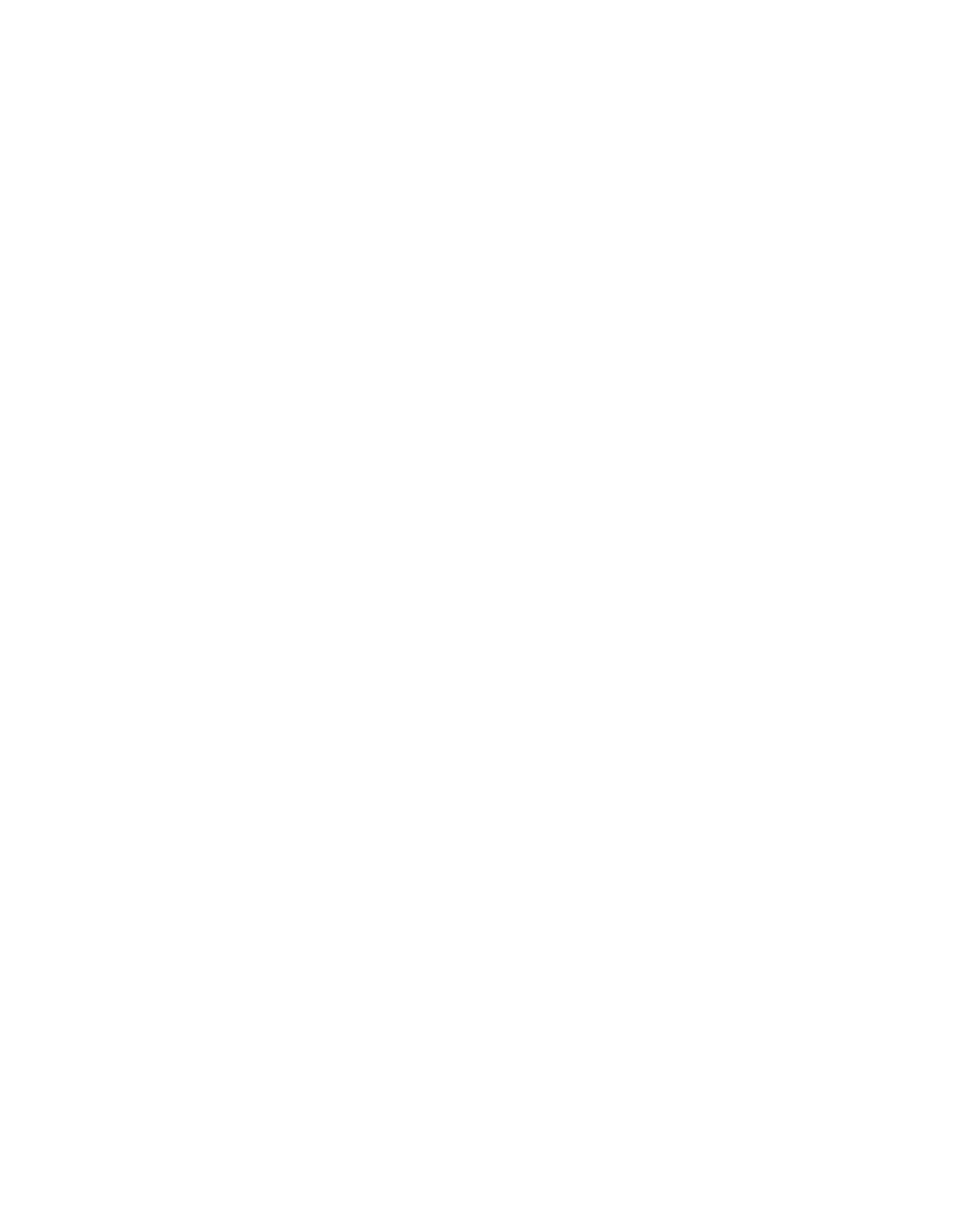*ESD Association Standard for the Development of an Electrostatic Discharge Control Program for –*

*Protection of Electrical and Electronic Parts, Assemblies and Equipment (Excluding Electrically Initiated Explosive Devices)*

Approved June 11, 2014 EOS/ESD Association, Inc.

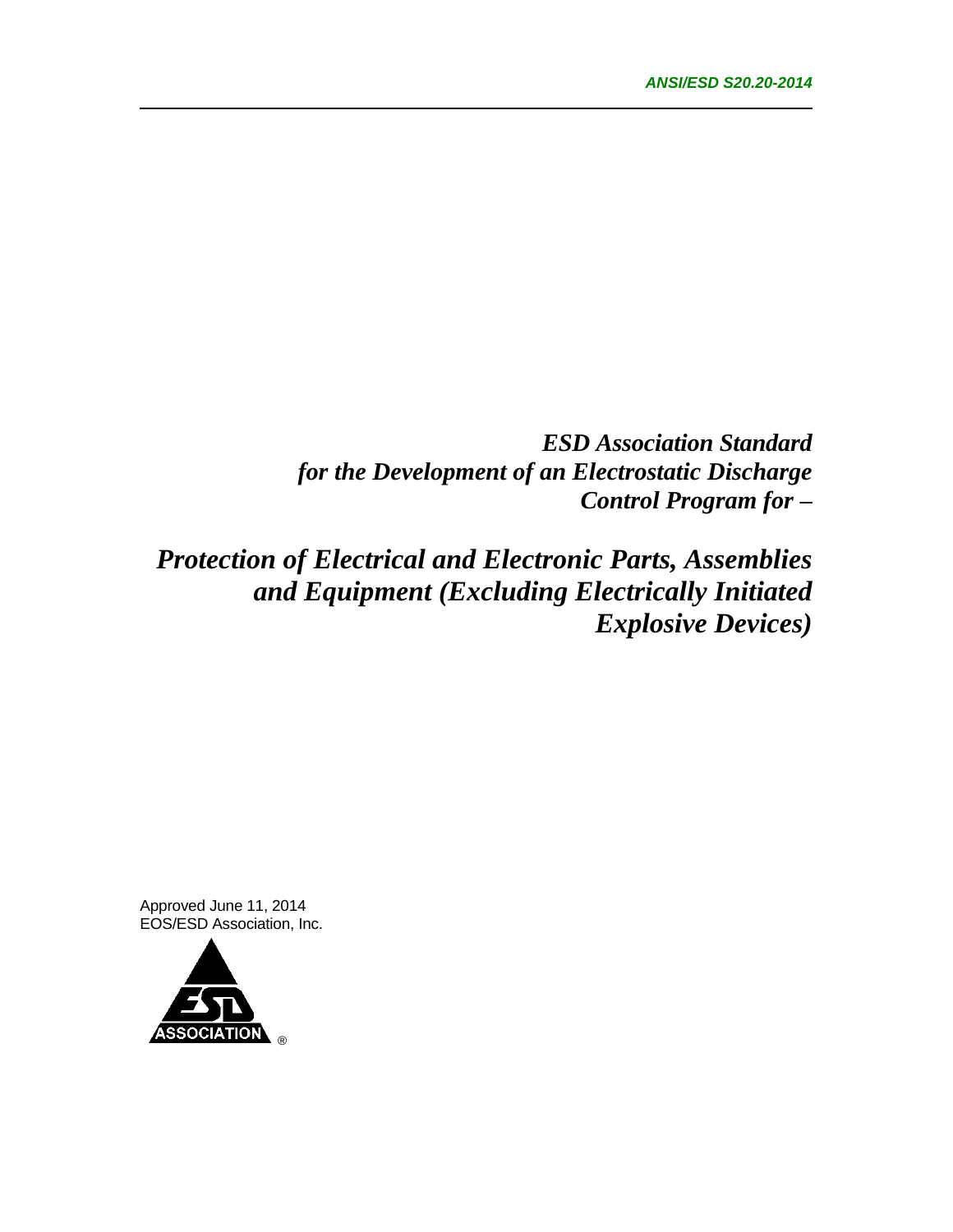| <b>CAUTION</b><br><b>NOTICE</b>                   | Electrostatic Discharge Association (ESDA) standards and publications are designed to serve the<br>public interest by eliminating misunderstandings between manufacturers and purchasers, facilitating<br>the interchangeability and improvement of products and assisting the purchaser in selecting and<br>obtaining the proper product for his particular needs. The existence of such standards and<br>publications shall not in any respect preclude any member or non-member of the Association from<br>manufacturing or selling products not conforming to such standards and publications. Nor shall the<br>fact that a standard or publication is published by the Association preclude its voluntary use by non-<br>members of the Association, whether the document is to be used either domestically or<br>internationally. Recommended standards and publications are adopted by the ESDA in accordance<br>with the ANSI Patent policy. |  |  |
|---------------------------------------------------|------------------------------------------------------------------------------------------------------------------------------------------------------------------------------------------------------------------------------------------------------------------------------------------------------------------------------------------------------------------------------------------------------------------------------------------------------------------------------------------------------------------------------------------------------------------------------------------------------------------------------------------------------------------------------------------------------------------------------------------------------------------------------------------------------------------------------------------------------------------------------------------------------------------------------------------------------|--|--|
|                                                   | Interpretation of ESDA Standards: The interpretation of standards in-so-far as it may relate to a<br>specific product or manufacturer is a proper matter for the individual company concerned and cannot<br>be undertaken by any person acting for the ESDA. The ESDA Standards Chairman may make<br>comments limited to an explanation or clarification of the technical language or provisions in a<br>standard, but not related to its application to specific products and manufacturers. No other person is<br>authorized to comment on behalf of the ESDA on any ESDA Standard.                                                                                                                                                                                                                                                                                                                                                                |  |  |
| <b>DISCLAIMER OF</b><br><b>WARRANTIES</b>         | THE CONTENTS OF ESDA'S STANDARDS AND PUBLICATIONS ARE PROVIDED "AS-IS," AND<br>ESDA MAKES NO REPRESENTATIONS OR WARRANTIES, EXPRESSED OR IMPLIED, OF ANY<br>KIND WITH RESPECT TO SUCH CONTENTS. ESDA DISCLAIMS ALL REPRESENTATIONS AND<br>WARRANTIES, INCLUDING, WITHOUT LIMITATION, WARRANTIES OF MERCHANTABILITY,<br>FITNESS FOR A PARTICULAR PURPOSE OR USE, TITLE AND NON-INFRINGEMENT.                                                                                                                                                                                                                                                                                                                                                                                                                                                                                                                                                          |  |  |
| <b>DISCLAIMER OF</b><br><b>GUARANTY</b>           | ESDA STANDARDS AND PUBLICATIONS ARE CONSIDERED TECHNICALLY SOUND AT THE<br>TIME THEY ARE APPROVED FOR PUBLICATION. THEY ARE NOT A SUBSTITUTE FOR A<br>PRODUCT SELLERS' OR USERS' OWN JUDGEMENT WITH RESPECT TO ANY PARTICULAR<br>PRODUCT DISCUSSED, AND ESDA DOES NOT UNDERTAKE TO GUARANTEE THE<br>PERFORMANCE OF ANY INDIVIDUAL MANUFACTURERS' PRODUCTS BY VIRTUE OF SUCH<br>STANDARDS OR PUBLICATIONS. THUS, ESDA EXPRESSLY DISLAIMS ANY RESPONSIBILITY<br>FOR DAMAGES ARISING FROM THE USE, APPLICATION, OR RELIANCE BY OTHERS ON THE<br><b>INFORMATION CONTAINED IN THESE STANDARDS OR PUBLICATIONS.</b>                                                                                                                                                                                                                                                                                                                                        |  |  |
| <b>LIMITATION ON</b><br><b>ESDA's LIABILITY</b>   | <b>NEITHER</b><br>ESDA,<br><b>NOR</b><br><b>ITS</b><br><b>MEMBERS.</b><br>OFFICERS,<br><b>EMPLOYEES</b><br>OR.<br><b>OTHER</b><br>REPRESENTATIVES WILL BE LIABLE FOR DAMAGES ARISING OUT OF, OR IN CONNECTION<br>WITH, THE USE OR MISUSE OF ESDA STANDARDS OR PUBLICATIONS, EVEN IF ADVISED<br>OF THE POSSIBILITY THEREOF. THIS IS A COMPREHENSIVE LIMITATION OF LIABILITY<br>THAT APPLIES TO ALL DAMAGES OF ANY KIND, INCLUDING WITHOUT LIMITATION, LOSS<br>OF DATA, INCOME OR PROFIT, LOSS OF OR DAMAGE TO PROPERTY AND CLAIMS OF<br>THIRD PARTIES.                                                                                                                                                                                                                                                                                                                                                                                                |  |  |
| Published by:                                     |                                                                                                                                                                                                                                                                                                                                                                                                                                                                                                                                                                                                                                                                                                                                                                                                                                                                                                                                                      |  |  |
| 7900 Turin Road, Bldg. 3<br><b>Rome, NY 13440</b> | <b>Electrostatic Discharge Association</b>                                                                                                                                                                                                                                                                                                                                                                                                                                                                                                                                                                                                                                                                                                                                                                                                                                                                                                           |  |  |
|                                                   | Copyright © 2014 by ESD Association<br>All rights reserved                                                                                                                                                                                                                                                                                                                                                                                                                                                                                                                                                                                                                                                                                                                                                                                                                                                                                           |  |  |
|                                                   | No part of this publication may be reproduced in any form, in<br>an electronic retrieval system or otherwise, without the prior<br>written permission of the publisher.                                                                                                                                                                                                                                                                                                                                                                                                                                                                                                                                                                                                                                                                                                                                                                              |  |  |
|                                                   | Printed in the United States of America                                                                                                                                                                                                                                                                                                                                                                                                                                                                                                                                                                                                                                                                                                                                                                                                                                                                                                              |  |  |

ISBN: 1-58537-263-3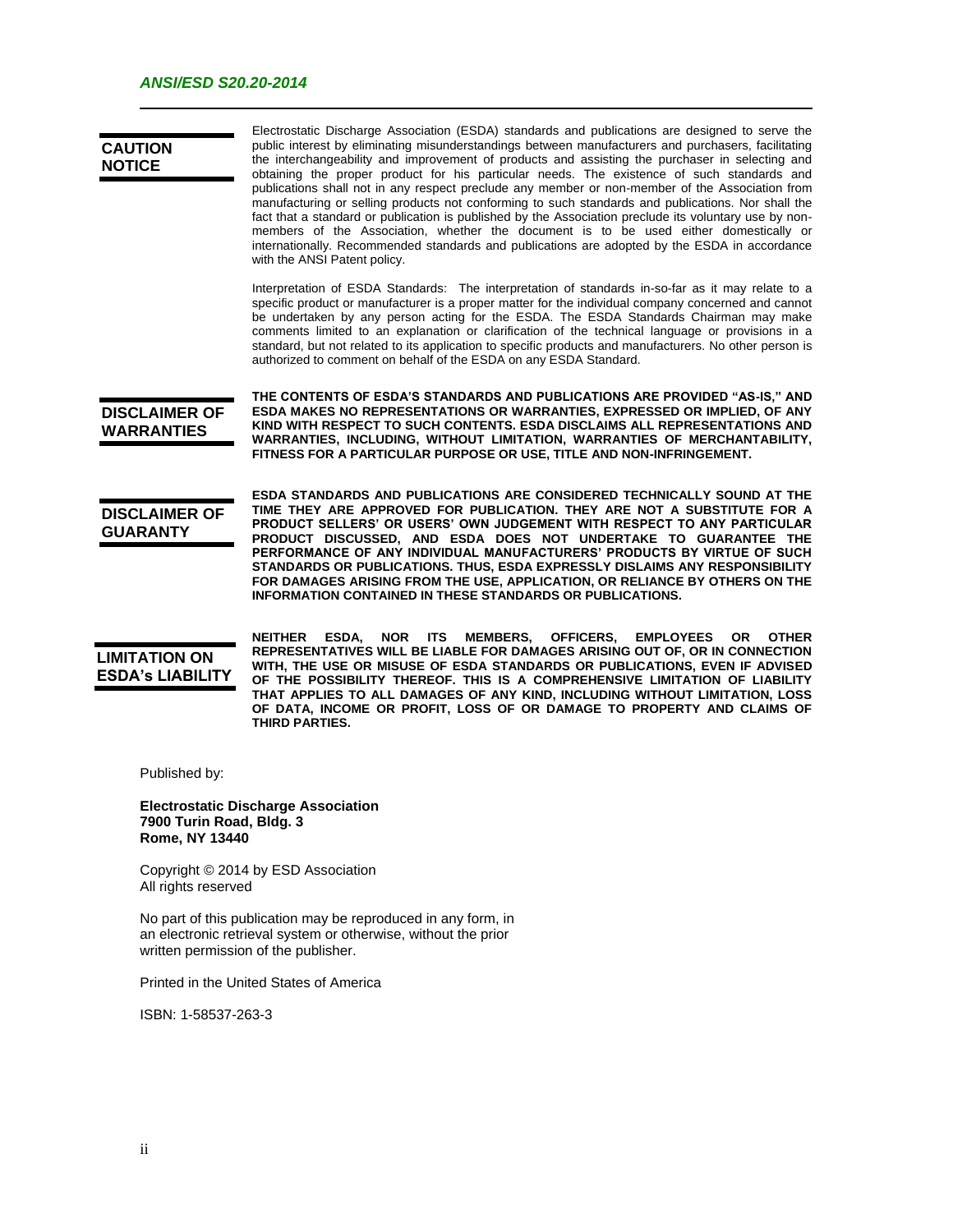#### **FOREWORD**

This standard covers the requirements necessary to design, establish, implement and maintain an Electrostatic Discharge (ESD) Control Program for activities that manufacture, process, assemble, install, package, label, service, test, inspect or otherwise handle electrical or electronic parts, assemblies and equipment susceptible to damage by electrostatic discharges greater than or equal to 100 volts Human Body Model (HBM) and 200 volts Charged Device Model (CDM). The CDM voltage level as used in this document is based on managing process essential insulators to mitigate field induced voltages on devices that could lead to damage.

This standard also defines the requirements for isolated conductors. The reference to Machine Model (MM) is retained in this standard for the historical association to the MM robustness of devices to isolated conductors.

The ESD robustness of devices is fully characterized by HBM and CDM. The CDM model describes the metal-to-metal contact that was formerly associated with MM. Therefore, MM testing is no longer required for qualification of devices and test data may not be available.

This document covers the ESD Control Program requirements for setting up a program to handle ESD sensitive (ESDS) items based on the historical experience of both military and commercial organizations. References include ESD Association, U.S. Military and ANSI approved standards for material properties and test methods. The fundamental ESD control principles that form the basis of this document are:

- A. All conductors in the environment, including personnel, shall be bonded or electrically connected and attached to a known ground or contrived ground (as on shipboard or on aircraft). This attachment creates an equipotential balance between all items and personnel. Electrostatic protection can be maintained at a potential above a "zero" voltage ground potential as long as all items in the system are at the same potential.
- B. Necessary non-conductors (i.e. process-required insulators) in the environment cannot lose their electrostatic charge by attachment to ground. Ionization systems provide neutralization of charge on these necessary non-conductive items (circuit board materials and some device packages are examples of necessary non-conductors). Assessment of the ESD hazard created by electrostatic charge on the necessary non-conductors in the work place is required to ensure that appropriate actions are implemented, commensurate with risk to ESDS items.
- C. Transportation of ESDS items outside an ESD Protected Area (hereafter referred to as "EPA") requires enclosure in static protective materials, although the type of material depends on the situation and destination. Inside an EPA, low charging and static dissipative materials may provide adequate protection. Outside an EPA, low charging and static discharge shielding materials are recommended. While these materials are not discussed in the document, it is important to recognize the differences in their application. For more clarification see ANSI/ESD S541.

Any relative motion and physical separation of materials or flow of solids, liquids or particle-laden gases can generate electrostatic charge. Common sources of ESD include personnel, items made from common polymeric materials, and processing equipment. ESD damage can occur in a number of ways, including:

- i. A charged object (including a person) coming into contact with an ESDS item.
- ii. A charged ESDS device making contact with ground or another conductive object at a different potential.
- iii. An ESDS device is grounded while exposed to an electrostatic field.

Examples of ESDS items are microcircuits, discrete semiconductors, thick and thin film resistors, hybrid devices, printed circuit boards and piezoelectric crystals. It is possible to determine device and item susceptibility by exposing the device to simulated ESD events. The level of sensitivity, determined by testing using simulated ESD events, may not necessarily relate to the level of sensitivity in a real life situation. However, the levels of sensitivity are used to establish a baseline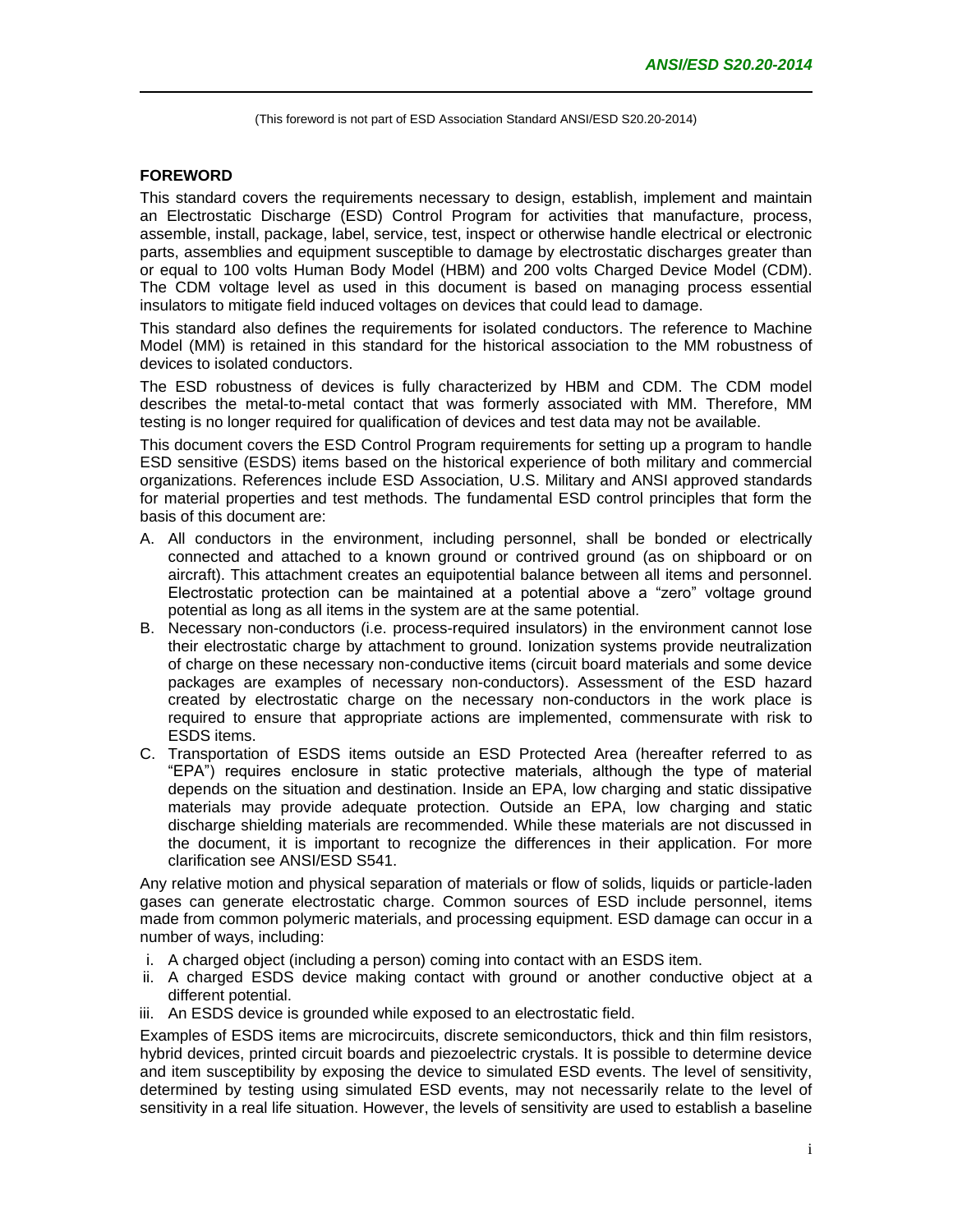of susceptibility data for comparison of devices with equivalent part numbers from different manufacturers. Two different models are used for characterization of electronic components: HBM and CDM.

Compliance to this standard can be demonstrated through third party certification. The certification process is similar to any quality management system certification such as ISO 9001. Information on the certification process can be obtained by contacting an ESD Association approved Certification Body. For a list of ESD Association approved Certification Bodies, see www.esda.org.

This standard<sup>(1)</sup> was originally designated ANSI/ESD S20.20-1999 and was approved on August 4, 1999. ANSI/ESD S20.20-2007 was a revision of ANSI/ESD S20.20-1999 and was approved on February 11, 2007. ANSI/ESD S20.20-2014 is a revision of ANSI/ESD S20.20-2007 and was approved on June 11, 2014.

At the time the ANSI/ESD S20.20-2014 was prepared, the 20.20 ESD Control Program Subcommittee had the following members:

> John T. Kinnear, Jr., Chair IBM

Brent Beamer 3M

Gene Monroe NASA – LARC Steve Gerken USAF

Dale Parkin Seagate Technology

Ron Gibson Advanced Static Control **Consulting** David E. Swenson, TAS Rep Affinity Static Control Consulting, LLC

Sam Theabo Plexus

Craig Zander Transforming Technologies

The following individuals made significant contributions to ANSI/ESD S20.20-2014:

| Kevin Duncan       |
|--------------------|
| Seagate Technology |

Tim Jarrett Boston Scientific

Carl Newberg MicroStat Laboratories

Brian Retzlaff Plexus

Reinhold Gaertner Infineon Technologies

Scott Ward Texas Instruments

At the time the ANSI/ESD S20.20-2007 was prepared, the S20.20 Writing Team had the following members:

> Ron Gibson **Celestica**

Steve Gerken USAF

John T. Kinnear, Jr. IBM

The following individuals made significant contributions to ANSI/ESD S20.20-2007:

Jeremy Smallwood Electrostatic Solutions Ltd.

Reinhold Gaertner Infineon Technologies

l

<sup>&</sup>lt;sup>1</sup> ESD Association Standard (S): A precise statement of a set of requirements to be satisfied by a material, product, system or process that also specifies the procedures for determining whether each of the requirements is satisfied.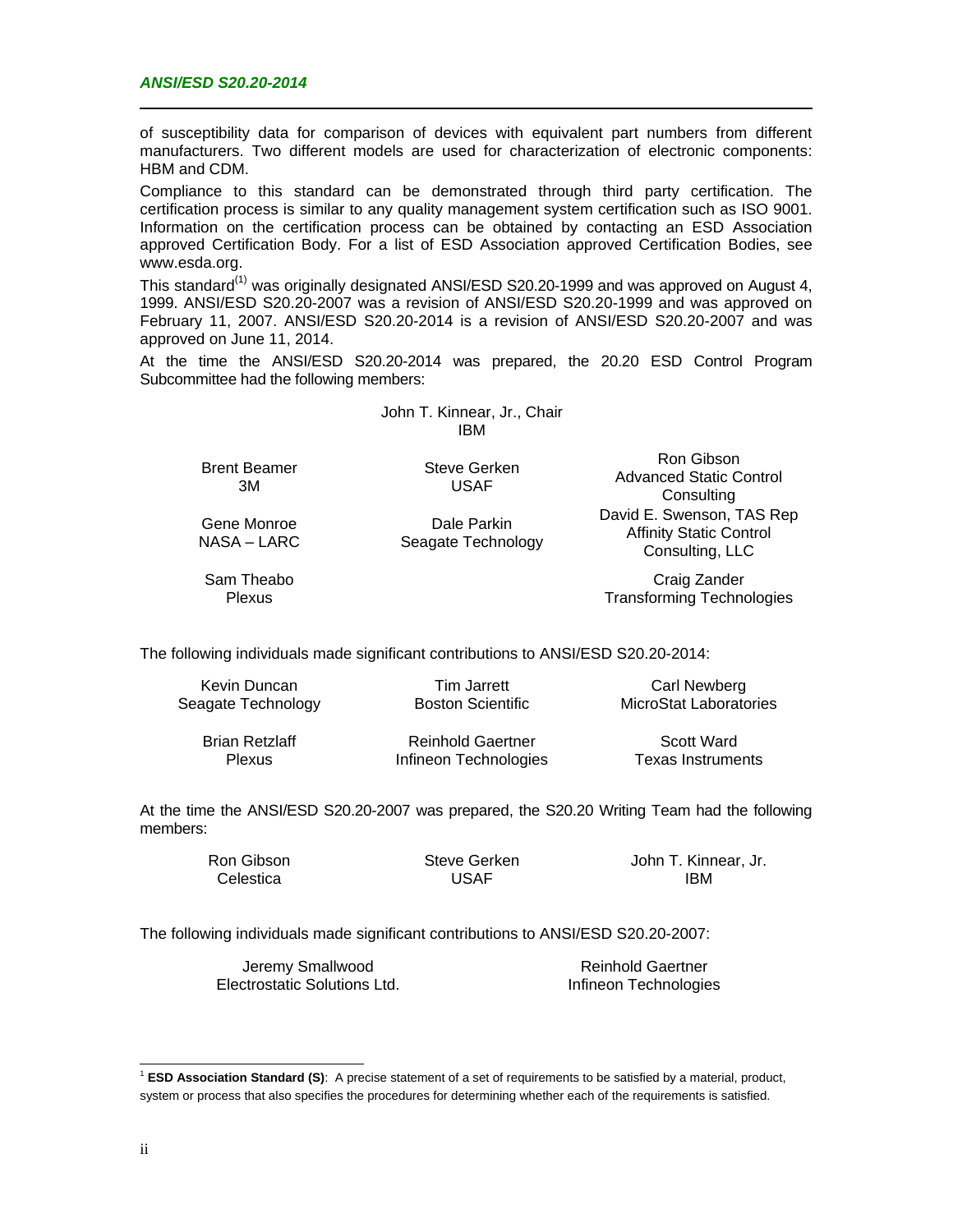At the time the ANSI/ESD S20.20-1999 was prepared, the 20.20 Mil-Std 1686 Conversion Committee had the following members:

Steve Gerken, Co-Chairman USAF

> Ron Gibson **Celestica**

Thomas Mohler Raytheon Systems **Corporation** 

Anthony Klinowski Boeing

Dave Leeson, Co-Chairman Motorola SSTG

Garry McGuire **NASA** (Hernandez Engineering)

David E. Swenson 3M

The following individuals made significant contributions to ANSI/ESD S20.20-1999:

Donald E. Cross USN

Robert Cummings NASA

> Ralph Myers ASC

Ronald L. Johnson Intel

John T. Kinnear Jr. IBM

Jeffrey Scanlon ASC

Joel Weidendorf River's Edge Technical **Service** 

Robert Parr **Consultant** 

Sheryl Zayic **Boeing** 

iii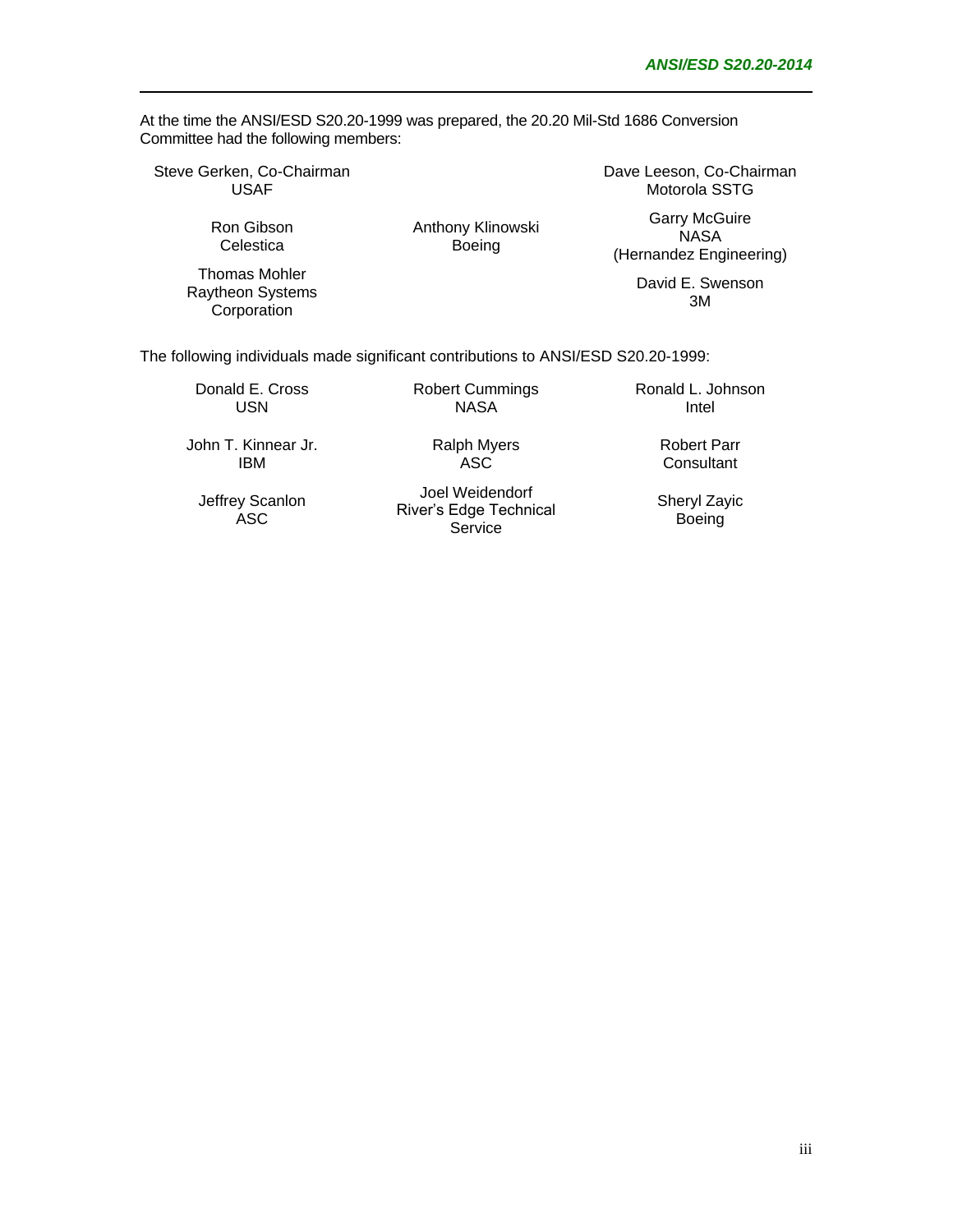# **TABLE OF CONTENTS**

| 3.0 |  |
|-----|--|
| 4.0 |  |
| 5.0 |  |
| 6.0 |  |
| 6.1 |  |
| 6.2 |  |
| 6.3 |  |
|     |  |
| 7.1 |  |
| 7.2 |  |
| 7.3 |  |
| 7.4 |  |
|     |  |
| 8.1 |  |
| 8.2 |  |
| 8.3 |  |
| 8.4 |  |
| 8.5 |  |

# **ANNEXES**

# **TABLES**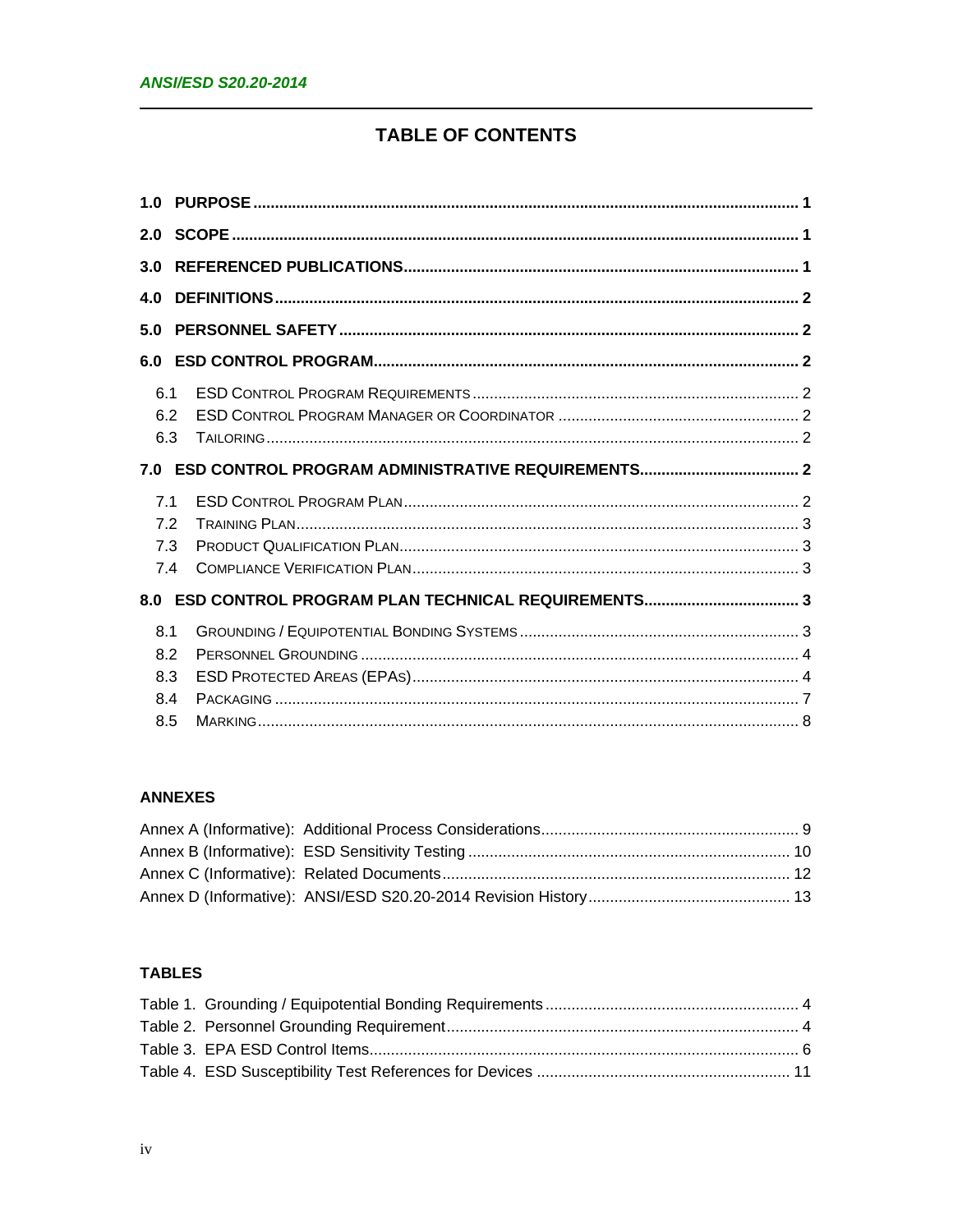#### *ESD Association Standard ANSI/ESD S20.20-2014*

**ESD Association Standard for the Development of an Electrostatic Discharge Control Program for Protection of Electrical and Electronic Parts, Assemblies and Equipment (Excluding Electrically Initiated Explosive Devices)**

#### **1.0 PURPOSE**

The purpose of this standard is to provide administrative and technical requirements for establishing, implementing and maintaining an ESD Control Program (hereafter referred to as the "Program").

#### **2.0 SCOPE**

This document applies to activities that manufacture, process, assemble, install, package, label, service, test, inspect, transport or otherwise handle electrical or electronic parts, assemblies and equipment susceptible to damage by electrostatic discharges greater than or equal to 100 volts HBM, 200 volts CDM, and 35 volts on isolated conductors. Activities that handle items that are susceptible to lower withstand voltages may require additional control elements or adjusted limits. Processes designed to handle items that have an ESD sensitivity to lower withstand voltages can still claim compliance to this standard. This document does not apply to electrically initiated explosive devices, flammable liquids or powders.

NOTE: The CDM voltage level as used in this document is based on managing process essential insulators to mitigate induced voltages on devices that could lead to damage.

NOTE: Isolated conductors were historically represented by MM.

#### **3.0 REFERENCED PUBLICATIONS**

Unless otherwise specified, the following documents of the latest issue, revision or amendment form a part of this standard to the extent specified herein:

ESD ADV1.0, ESD Association's Glossary of Terms<sup>(2)</sup>

ANSI/ESD S1.1, Wrist Straps<sup>(2)</sup>

ANSI/ESD STM2.1, Garments<sup>(2)</sup>

ANSI/ESD STM3.1, Ionization<sup>(2)</sup>

ANSI/ESD SP3.3, Periodic Verification of Air Ionizers<sup>(2)</sup>

ANSI/ESD S4.1, Worksurfaces – Resistance Measurements<sup>(2)</sup>

ANSI/ESD STM4.2, ESD Protective Worksurfaces – Charge Dissipation Characteristics<sup>(2)</sup>

ANSI/ESD S6.1, Grounding<sup>(2)</sup>

ANSI/ESD S7.1, Floor Materials – Characterization of Materials<sup>(2)</sup>

ANSI/ESD STM9.1, Footwear – Resistive Characterization<sup>(2)</sup>

ESD SP9.2, Footwear – Foot Grounders Resistive Characterization<sup>(2)</sup>

ANSI/ESD STM12.1, Seating – Resistive Measurement<sup>(2)</sup>

ANSI/ESD S13.1, Electrical Soldering/Desoldering Hand Tools<sup>(2)</sup>

ESD TR53, Compliance Verification of ESD Protective Equipment and Materials<sup>(2)</sup>

ANSI/ESD STM97.1, Floor Materials and Footwear – Resistance Measurement in Combination with a Person $<sup>(2)</sup>$ </sup>

ANSI/ESD STM97.2, Floor Materials and Footwear – Voltage Measurement in Combination with a Person $(2)$ 

ANSI/ESD S541, Packaging Materials for ESD Sensitive Items<sup>(2)</sup>

l  $^2$  ESD Association, 7900 Turin Road, Bldg. 3, Ste. 2, Rome, NY 13440-2069, 315-339-6937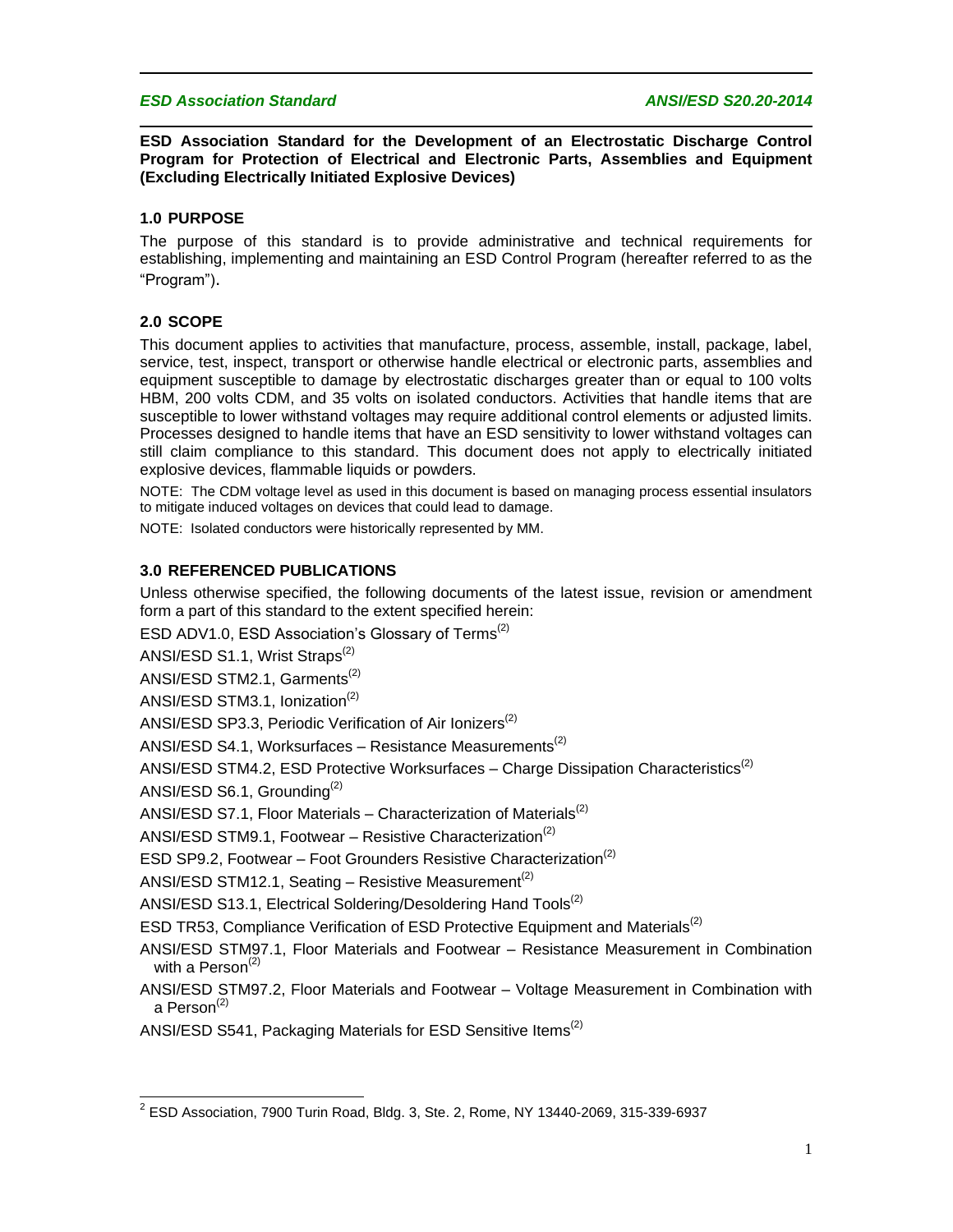#### **4.0 DEFINITIONS**

The terms used in the body of this document are in accordance with the definitions found in ESD ADV1.0, ESD Association's Glossary of Terms available for complimentary download at www.esda.org.

#### **5.0 PERSONNEL SAFETY**

The procedures and equipment described in this document may expose personnel to hazardous electrical conditions. Users of this document are responsible for selecting equipment that complies with applicable laws, regulatory codes and both external and internal policy. Users are cautioned that this document cannot replace or supersede any requirements for personnel safety.

Ground fault circuit interrupters (GFCI) and other safety protection should be considered wherever personnel might come into contact with electrical sources.

Electrical hazard reduction practices should be exercised and proper grounding instructions for equipment shall be followed.

The resistance measurements obtained through the use of these test methods shall not be used to determine the relative safety of personnel exposed to high AC or DC voltages.

# **6.0 ESD CONTROL PROGRAM**

#### **6.1 ESD Control Program Requirements**

The Program shall include both administrative and technical requirements as described herein. The Program shall document the lowest level(s) of device ESD sensitivity that can be handled. The Organization shall establish, document, implement, maintain and verify the compliance of the Program in accordance with the requirements of this document.

#### **6.2 ESD Control Program Manager or Coordinator**

An ESD Control Program Manager or Coordinator shall be assigned by the Organization to verify the compliance of the Program in accordance with the requirements of this document.

#### **6.3 Tailoring**

This document, or portions thereof, may not apply to all applications. Tailoring is accomplished by evaluating the applicability of each requirement for the specific application. Upon completion of the evaluation, requirements may be deleted or modified outside the limits of this standard. Tailoring decisions, including rationale and technical justifications, shall be documented in the ESD Control Program Plan.

#### **7.0 ESD CONTROL PROGRAM ADMINISTRATIVE REQUIREMENTS**

#### **7.1 ESD Control Program Plan**

The Organization shall prepare an ESD Control Program Plan that addresses each of the requirements of the Program. Those requirements include:

- Training
- Product Qualification
- Compliance Verification
- Grounding / Equipotential Bonding Systems
- Personnel Grounding
- ESD Protected Area (EPA) Requirements
- Packaging Systems
- Marking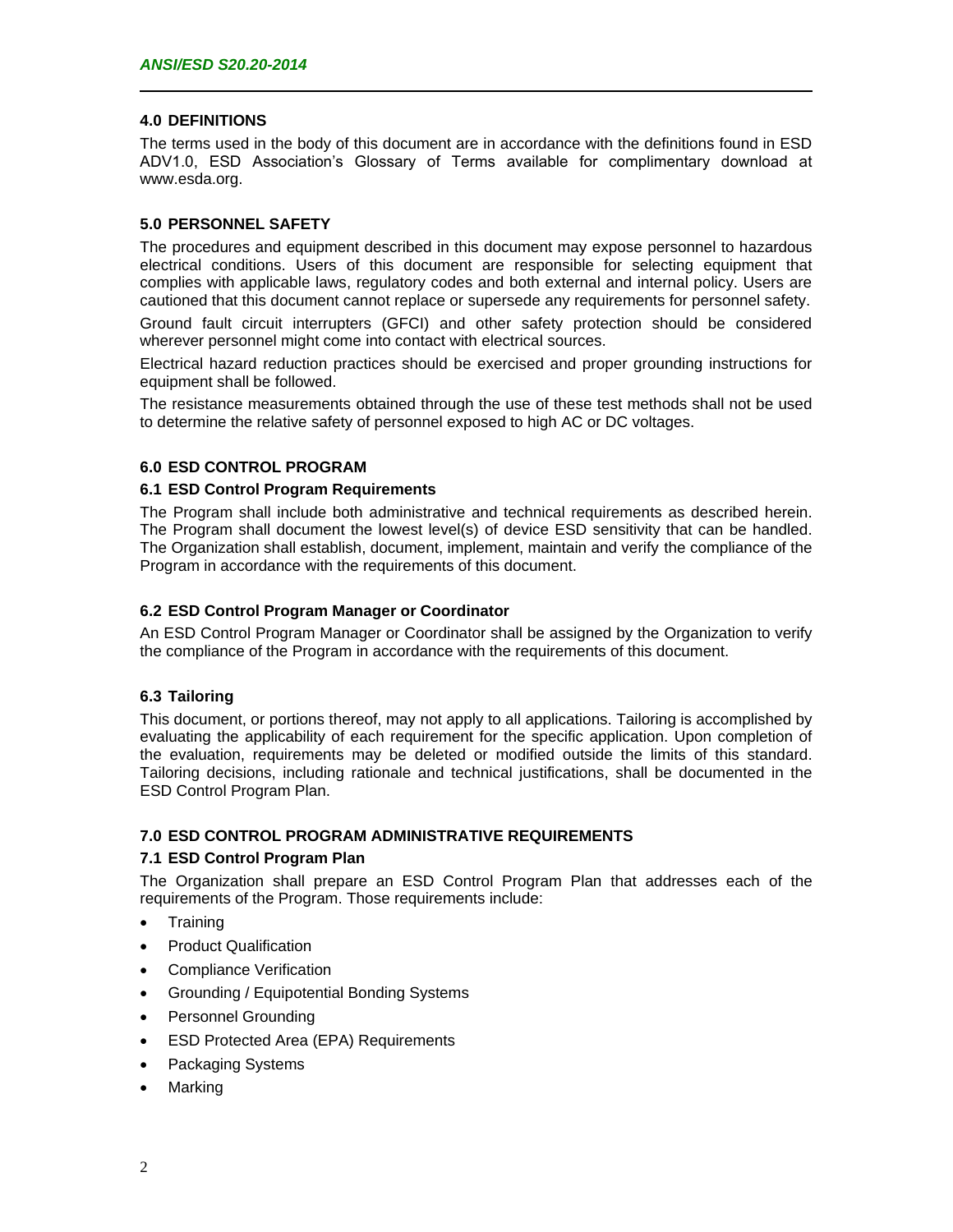The ESD Control Program Plan is the principal document for implementing and verifying the Program. The goal is a fully implemented and integrated Program that conforms to internal quality system requirements. The ESD Control Program Plan shall apply to all applicable facets of the Organization's work.

# **7.2 Training Plan**

Initial and recurrent ESD awareness and prevention training shall be provided to all personnel who handle or otherwise come into contact with any ESD sensitive (ESDS) items. Initial training shall be provided before personnel handle ESDS items. The type and frequency of ESD training for personnel shall be defined in the Training Plan. The Training Plan shall include a requirement for maintaining employee training records and shall document where the records are stored. Training methods and the use of specific techniques are at the Organization's discretion. The training plan shall include the methods used by the Organization to verify trainee comprehension and training adequacy.

#### **7.3 Product Qualification Plan**

A Product Qualification Plan shall be established to ensure that the ESD control items that have been selected meet the requirements in the plan. The test methods and required limits are located in the product qualification columns in Tables 2 and 3. Product qualification is normally conducted during the initial selection of ESD control items. Any of the following methods can be used: product specification review, independent laboratory evaluation or internal laboratory evaluation. For ESD control items that were installed by the Organization before the adoption of this standard, on-going compliance verification records can be used as evidence of product qualification.

#### **7.4 Compliance Verification Plan**

A Compliance Verification Plan shall be established to ensure the Organization's fulfillment of the technical requirements of the ESD Control Program Plan. Measurements shall be conducted in accordance with a Compliance Verification Plan that identifies the technical requirements to be verified, the measurement limits and the frequency at which those verifications occur. The Compliance Verification Plan shall document the test methods and equipment used for making the measurements. If the test methods used by the Organization differ from any of the standards referenced in this document, then there must be a tailoring statement that is documented as part of the ESD Control Program Plan. Compliance verification records shall be established and maintained to provide evidence of conformity to the technical requirements.

The test equipment selected shall be capable of making the measurements defined in the Compliance Verification Plan.

# **8.0 ESD CONTROL PROGRAM PLAN TECHNICAL REQUIREMENTS**

Sections 8.1 to 8.5 describe the key technical requirements used in the development of an ESD Control Program.

The required limits are based on the test methods or standards listed in each table. The Compliance Verification Plan shall document the methods used to verify the limits.

#### **8.1 Grounding / Equipotential Bonding Systems**

Grounding / Equipotential Bonding Systems shall be used to ensure that ESDS items, personnel and any other conductors that come into contact with ESDS items (e.g., mobile equipment) are at the same electrical potential. An implementing process shall be selected from Table 1.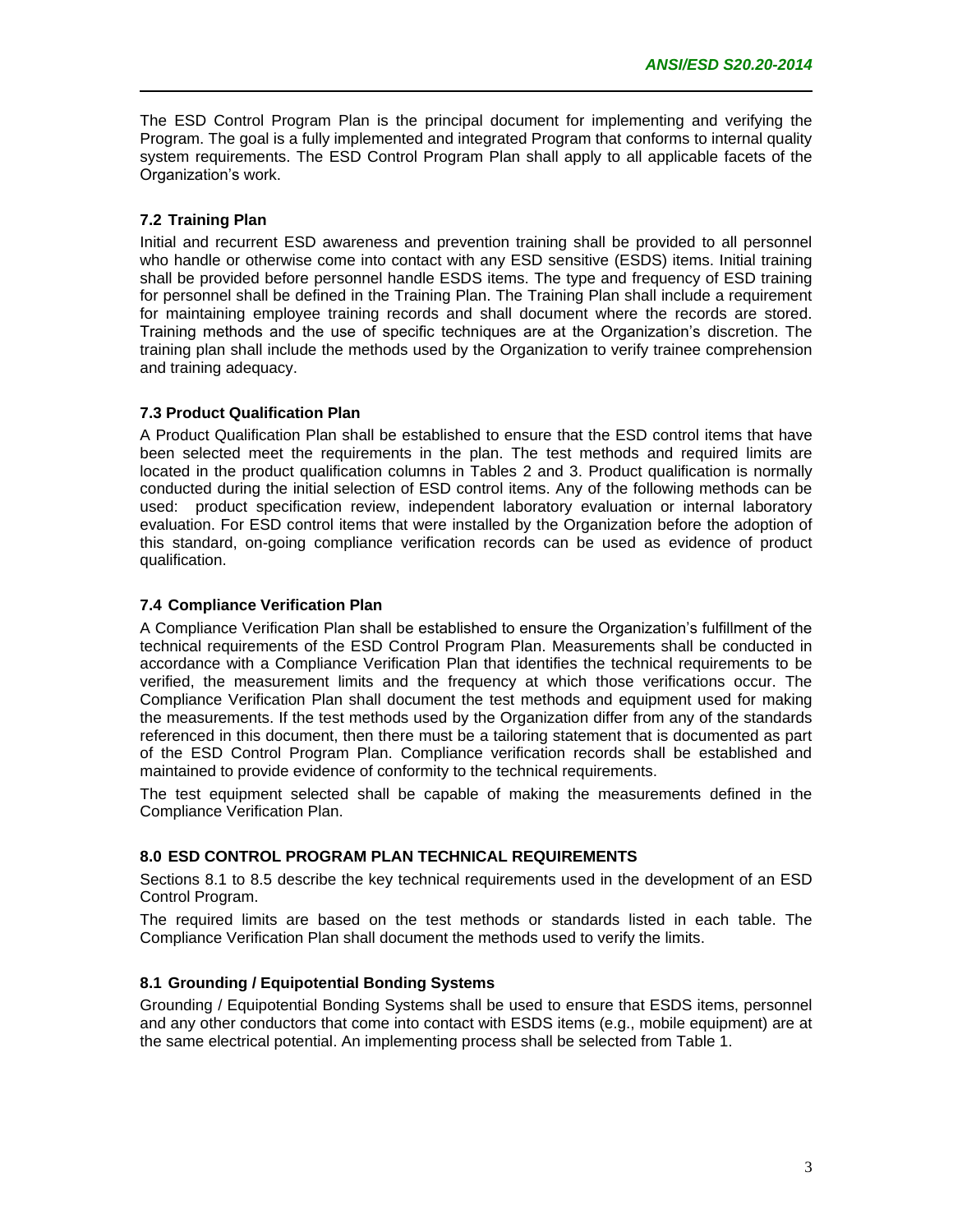| <b>Technical Requirement</b>  | <b>Implementing Process</b>             | <b>Test Method</b> | <b>Required Limit(s)</b>                                      |  |
|-------------------------------|-----------------------------------------|--------------------|---------------------------------------------------------------|--|
| Grounding / Bonding<br>System | <b>Equipment Grounding</b><br>Conductor | ANSI/ESD S6.1      | $<$ 1.0 ohm impedance                                         |  |
|                               | <b>Auxiliary Ground</b>                 | ANSI/ESD S6.1      | $<$ 25 ohms to the<br><b>Equipment Grounding</b><br>Conductor |  |
|                               | <b>Equipotential Bonding</b>            | ANSI/ESD S6.1      | $<$ 1.0 x 10 <sup>9</sup> ohms <sup>(3)</sup>                 |  |

|  |  | Table 1. Grounding / Equipotential Bonding Requirements |  |
|--|--|---------------------------------------------------------|--|
|--|--|---------------------------------------------------------|--|

#### **8.2 Personnel Grounding**

All personnel shall be bonded or electrically connected to the grounding / equipotential bonding system when handling ESDS items. The personnel grounding method(s) shall be selected from Table 2.

When personnel are seated at ESD protective workstations, they shall be connected to the grounding / equipotential bonding system via a wrist strap.

For standing operations, personnel shall be grounded via a wrist strap or by a footwear/flooring system meeting the requirements of Table 2. When garments are used to achieve personnel grounding, it shall be documented in the ESD Control Program Plan. The garment shall have electrical continuity from one sleeve to the other and must also meet the wrist strap resistance requirements defined in Table 2 and the groundable static control garment system in Table 3.

| <b>Technical</b>                                            |                                   | <b>Product Qualification</b> <sup>(4)</sup> | <b>Compliance Verification</b>         |                                           |  |
|-------------------------------------------------------------|-----------------------------------|---------------------------------------------|----------------------------------------|-------------------------------------------|--|
| <b>Requirement</b>                                          | <b>Test Method(s)</b>             | <b>Required Limit(s)</b>                    | <b>Test Method(s)</b>                  | <b>Required Limit(s)</b>                  |  |
| <b>Wrist Strap System</b>                                   | ANSI/ESD S1.1<br>(Section 6.11)   | $<$ 3.5 x 10 <sup>7</sup> ohms              | ESD TR53<br><b>Wrist Strap Section</b> | $<$ 3.5 x 10 <sup>7</sup> ohms            |  |
| Footwear / Flooring<br>System <sup><math>(5)</math></sup> – | <b>ANSI/ESD</b><br><b>STM97.1</b> | $< 1.0 \times 10^{9}$ ohms                  | ESD TR53<br><b>Footwear Section</b>    | $< 1.0 \times 10^{9}$ ohms <sup>(6)</sup> |  |
| (Both limits must<br>be met)                                | <b>ANSI/ESD</b><br><b>STM97.2</b> | $< 100$ volts<br>Peak                       | ESD TR53<br><b>Flooring Section</b>    | $< 1.0 \times 10^{9}$ ohms <sup>(6)</sup> |  |

**Table 2. Personnel Grounding Requirement**

# **8.3 ESD Protected Areas (EPAs)**

Handling of ESDS items, parts, assemblies and equipment without ESD protective covering or packaging shall be performed while in an EPA. The EPA shall have clearly identified boundaries.

NOTE: An EPA can consist of a single workstation, entire room, building or other designated area.

Access to the EPA shall be limited to personnel who have completed appropriate ESD training. Untrained individuals shall be escorted by trained personnel while in an EPA.

An EPA shall be established wherever ESDS items are handled. However, there are many different ways to establish ESD controls within an EPA. Table 3 lists some optional ESD control

 $^3$  The maximum resistance between any ESD control items and the common connection point.

<sup>&</sup>lt;sup>4</sup> Product qualification is normally conducted during the initial selection of ESD control products and materials. Any of the following methods can be used: product specification review, independent laboratory evaluation or internal laboratory evaluation.

<sup>5</sup> For ESD control footwear/flooring systems that were installed before the adoption of this standard, on-going compliance verification records can be used as evidence of product qualification.<br><sup>6</sup> The required limit of < 1.0 x 10<sup>9</sup> ohm is the "maximum" allowed value. The user should document the resistance values

that were measured for product qualification for the footwear and the floor to comply with the < 100 volts body voltage generation and use these resistances for compliance verification.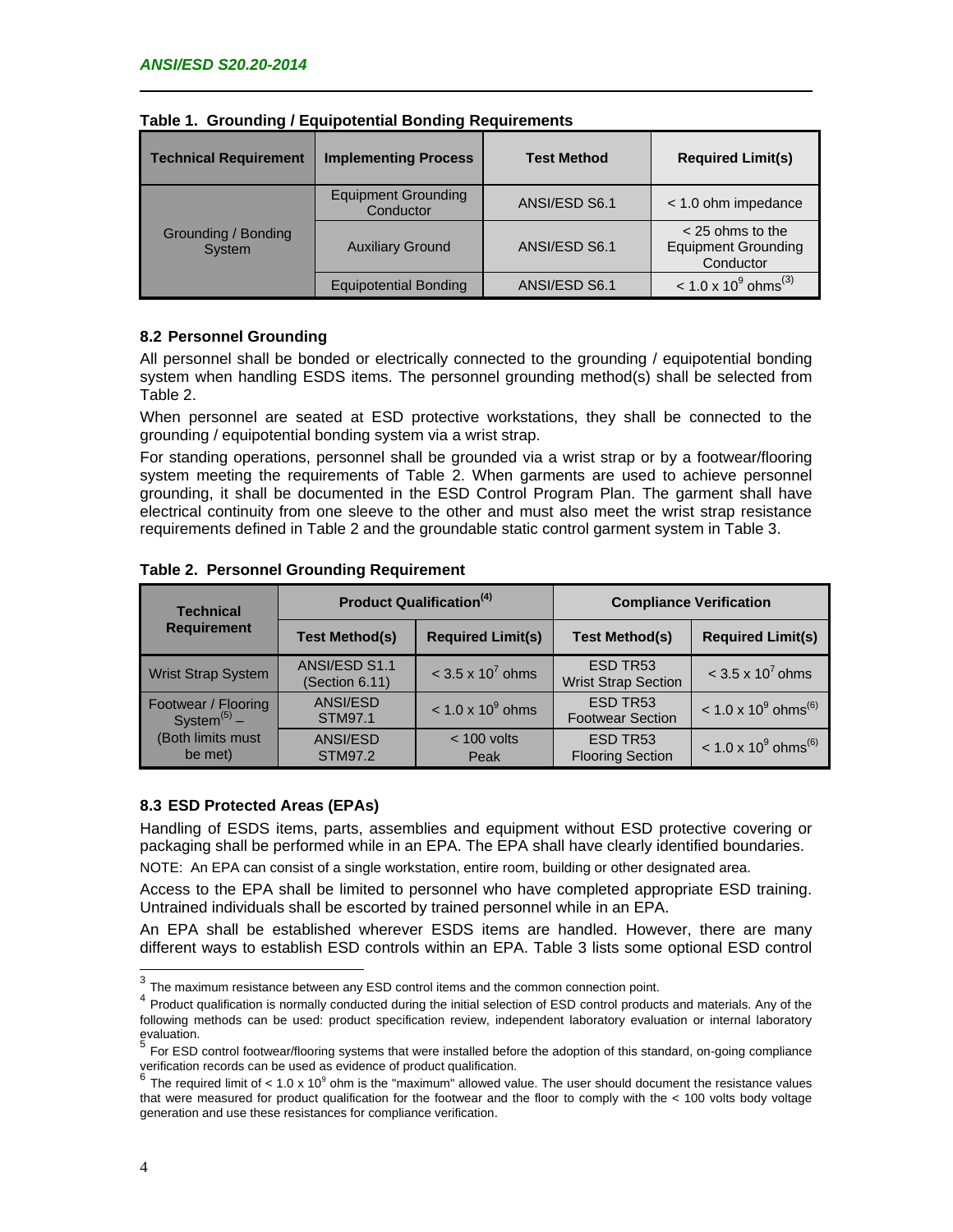items which can be used to control static electricity. For those ESD control items that are selected for use in the ESD Control Program, the required limits and test methods for those items become mandatory.

#### *8.3.1 Insulators*

All nonessential insulators such as coffee cups, food wrappers and personal items shall be removed from the EPA.

The ESD program shall include a plan for handling process-required insulators in order to mitigate field-induced CDM damage.

If the field measured on the process required insulator is greater than 2000 volts/inch and the process required insulator is less than 30 cm (12 inches) from the ESDS item, steps shall be taken to either:

- A) Separate the required insulator from the ESDS item by a distance of greater than 30 cm (12 inches); or
- B) Use ionization or other charge mitigating techniques to neutralize the charge.

If the field measured on the process required insulator is greater than 125 volts/inch and the process required insulator is less than 2.5 cm (1 inch) from the ESDS item, steps shall be taken to either:

- A) Separate the required insulator from the ESDS item by a distance of greater than 2.5 cm (1 inch); or
- B) Use ionization or other charge mitigating techniques to neutralize the charge.

NOTE: The accurate measurement of electrostatic fields requires that the person making the measurement is familiar with the operation of the measuring equipment. Most hand held meters require that the reading be taken at a fixed distance from the object. They also normally specify that the object has a minimum dimension of fixed size in order to obtain an accurate reading.

#### *8.3.2 Isolated Conductors*

When establishing an ESD Control Plan, if a conductor that comes into contact with an ESDS item cannot be grounded or equipotentially bonded, then the process must ensure that the difference in potential between the conductor and the contact of the ESDS item is less than 35 volts.

This can be accomplished by measuring the ESDS item and the conductor by using a noncontact electrostatic voltmeter or a high impedance contact electrostatic voltmeter.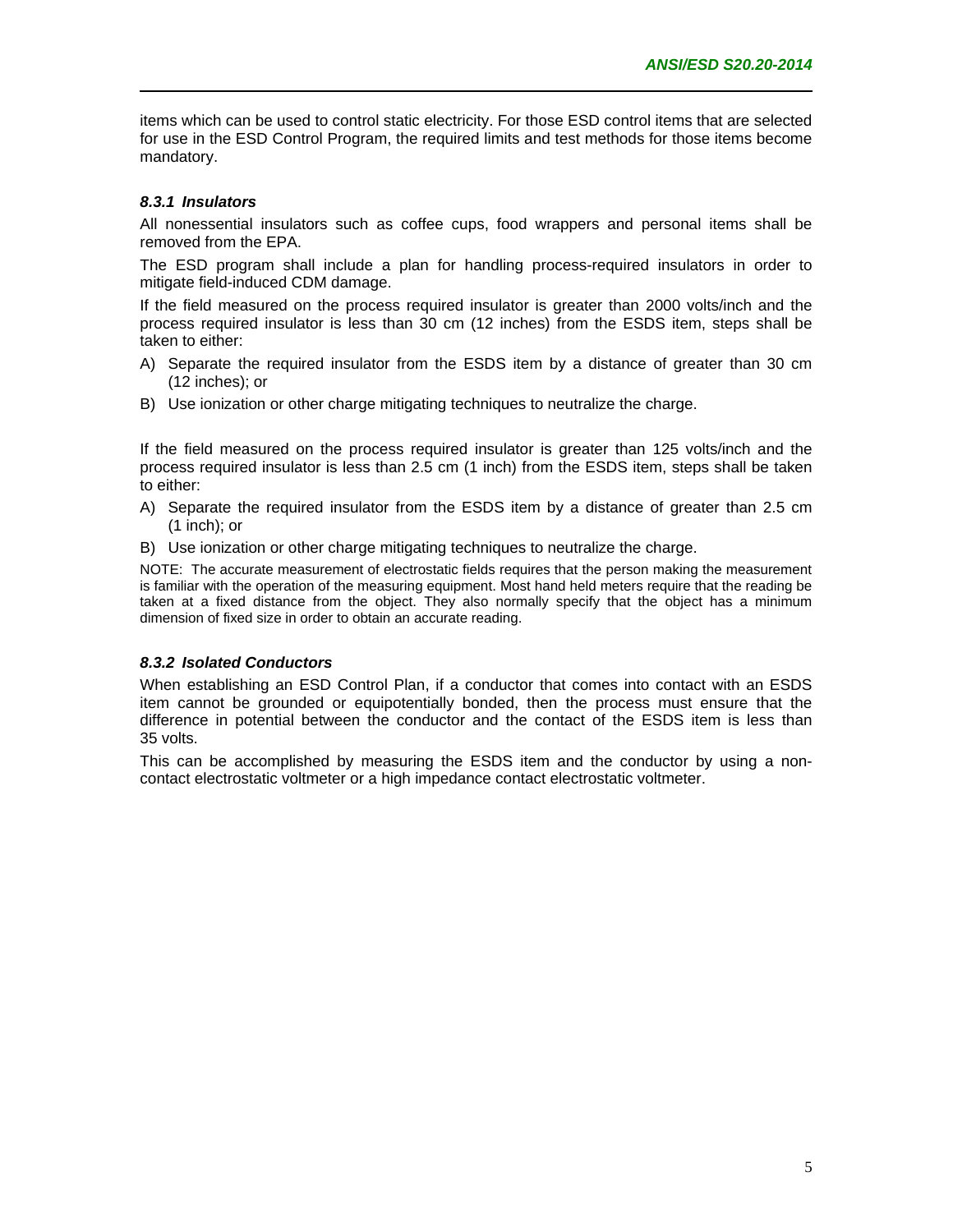|                    |                                                                                | Product Qualification <sup>(7)</sup> |                                                               |                                                                               |                                           |                 |
|--------------------|--------------------------------------------------------------------------------|--------------------------------------|---------------------------------------------------------------|-------------------------------------------------------------------------------|-------------------------------------------|-----------------|
| <b>Technical</b>   | <b>ESD Control</b><br><b>Item</b>                                              |                                      |                                                               | <b>Compliance Verification</b>                                                |                                           |                 |
| <b>Requirement</b> |                                                                                | <b>Test Method</b>                   | <b>Required</b><br>Limit(s) $(8)$                             | <b>Test Method</b>                                                            | <b>Required</b><br>Limit(s)               |                 |
|                    | Worksurface <sup>(9,10)</sup><br>(Qualification                                |                                      | ANSI/ESD S4.1                                                 | Point to Point<br>$< 1 \times 10^9$ ohms<br>Point to                          | ESD TR53                                  | Point to Ground |
|                    | can be done by<br>either Test<br>Method)                                       |                                      | Groundable Point<br>$< 1 \times 10^9$ ohms                    | Worksurface<br>Section                                                        | $< 1 \times 10^9$ ohms                    |                 |
|                    |                                                                                | ANSI/ESD<br><b>STM4.2</b>            | $< 200$ volts                                                 |                                                                               |                                           |                 |
|                    | <b>Wrist Strap</b>                                                             | ANSI/ESD S1.1                        | $0.8 \times 10^6$ to<br>1.2 x $10^6$ ohms                     |                                                                               |                                           |                 |
|                    | Wristband                                                                      | ANSI/ESD S1.1                        | <b>Interior</b><br>$< 1 \times 10^5$ ohms                     | For compliance verification of a Wrist<br>Strap System, see Table 2.          |                                           |                 |
| <b>EPA</b>         |                                                                                |                                      | Exterior<br>$> 1 \times 10^7$ ohms                            |                                                                               |                                           |                 |
|                    | Personnel<br><b>Ground wrist</b><br>strap<br>Connection<br>(non-<br>monitored) | ANSI/ESD S6.1                        | Point to Ground<br>$< 2$ ohms                                 | ESD TR53<br>Grounding<br><b>Bonding Systems</b>                               | Point to Ground<br>$< 2$ ohms             |                 |
|                    | Footwear                                                                       | ANSI/ESD<br><b>STM9.1</b>            | Point to<br>Groundable Point<br>$< 1 \times 10^9$ ohms        |                                                                               |                                           |                 |
|                    | Foot<br>Grounders                                                              | ESD SP9.2                            | Point to<br><b>Groundable Point</b><br>$< 1 \times 10^9$ ohms | For compliance verification of<br>Footwear / Flooring System, see<br>Table 2. |                                           |                 |
|                    | Flooring                                                                       | ANSI/ESD<br><b>STM7.1</b>            | Point to Point<br>$< 1 \times 10^9$ ohms                      |                                                                               |                                           |                 |
|                    |                                                                                |                                      | Point to<br><b>Groundable Point</b><br>$<$ 1 x 10 $^9$ ohms   |                                                                               |                                           |                 |
|                    | Seating                                                                        | ANSI/ESD<br><b>STM12.1</b>           | Point to<br><b>Groundable Point</b><br>$< 1 \times 10^9$ ohms | ESD TR53<br><b>Seating Section</b>                                            | Point to Ground<br>$< 1 \times 10^9$ ohms |                 |

# **Table 3. EPA ESD Control Items**

Table 3 continued on next page.

l

<sup>&</sup>lt;sup>7</sup> Product qualification is normally conducted during the initial selection of ESD control products and materials. Any of the following methods can be used: product specification review, independent laboratory evaluation or internal laboratory evaluation.

 $8$  For standards that have multiple resistance test methods, these limits apply to all methods.

 $9$  Worksurfaces are defined as any surface on which an unprotected ESDS item is placed.

 $10$  Due to a wide variety of applications for worksurfaces, specific requirements that could be broadly applied are difficult to determine. If there is a concern for CDM failures, then a lower limit of  $1x10^6$  ohms for point to point and point to groundable point should be considered.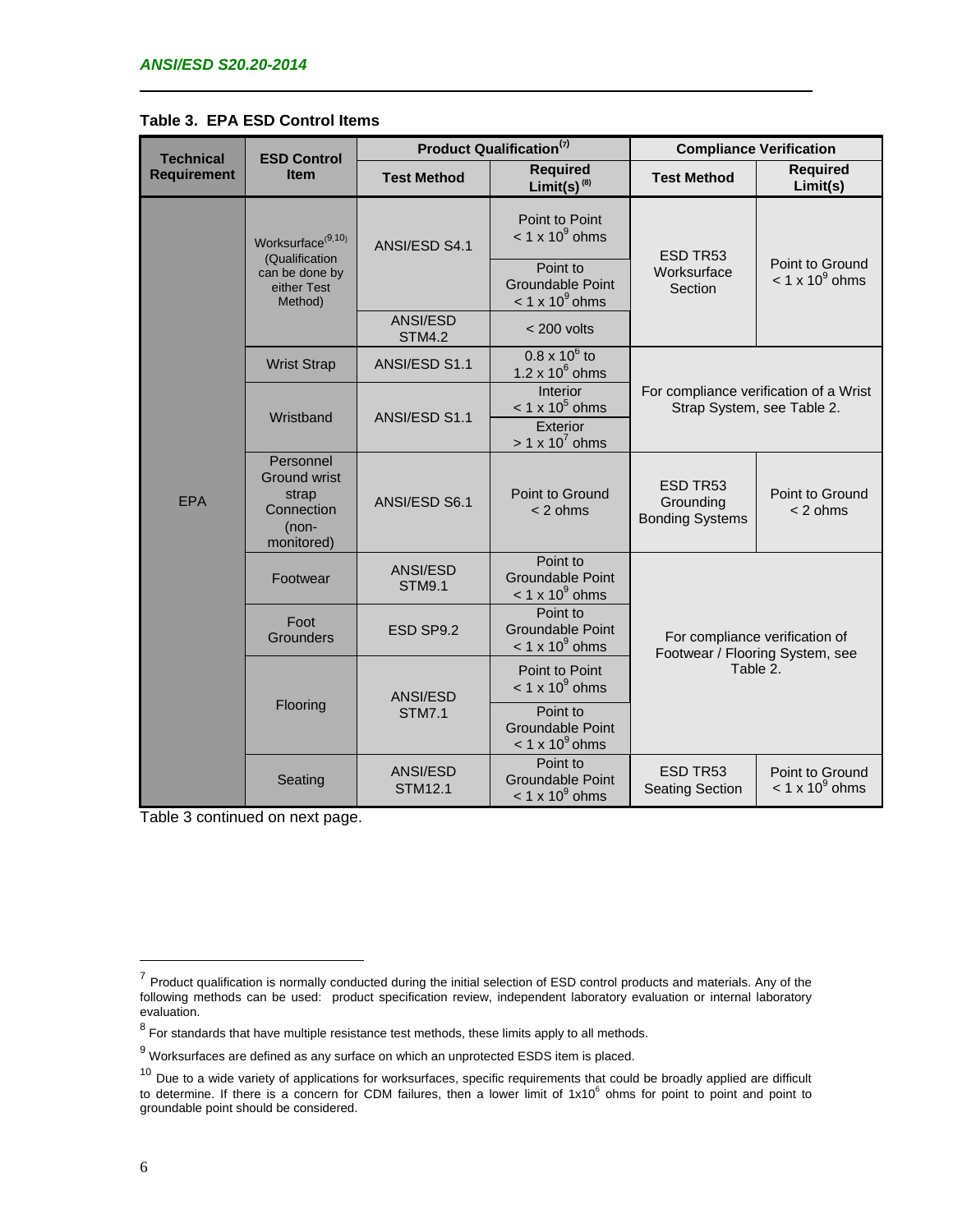| <b>Technical</b>   | <b>ESD Control</b>                                            | <b>Product Qualification(<math>7</math>)</b> |                                                                                                           | <b>Compliance Verification</b>                                            |                                                                                    |
|--------------------|---------------------------------------------------------------|----------------------------------------------|-----------------------------------------------------------------------------------------------------------|---------------------------------------------------------------------------|------------------------------------------------------------------------------------|
| <b>Requirement</b> | <b>Item</b>                                                   | <b>Test Method</b>                           | <b>Required</b><br>Limit(s) $(^{8})$                                                                      | <b>Test Method</b>                                                        | <b>Required</b><br>Limit(s)                                                        |
|                    | Ionization                                                    | ANSI/ESD<br><b>STM3.1</b>                    | Discharge Time<br>User defined<br><b>Offset Voltage</b><br>$-35 < V_{offset} < 35$                        | ESD TR53(11)<br>Ionization<br>Section                                     | Discharge Time<br>User defined<br><b>Offset Voltage</b><br>$-35 < V_{offset} < 35$ |
|                    | Shelving<br>(When used to<br>store<br>unprotected<br>ESDS)    | ANSI/ESD S4.1                                | Point to Point<br>$< 1 \times 10^9$ ohms<br>Point to<br><b>Groundable Point</b><br>$< 1 \times 10^9$ ohms | ESD TR53<br>Worksurface<br>Section                                        | Point to Ground<br>$< 1 \times 10^9$ ohms                                          |
| <b>EPA</b>         | <b>Mobile</b><br>Equipment<br>(Working<br>Surfaces)           | ANSI/ESD S4.1                                | Point to Point<br>$< 1 \times 10^9$ ohms<br>Point to<br><b>Groundable Point</b><br>$< 1 \times 10^9$ ohms | ESD TR53<br>Worksurface<br>Section                                        | Point to Ground<br>$< 1 \times 10^9$ ohms                                          |
|                    | Electrical<br>Soldering /<br>Desoldering<br><b>Hand Tools</b> | ANSI/ESD S13.1                               | Tip to Ground<br>$< 2.0$ ohms<br>Tip < 20 millivolts<br>Tip Leakage < 10<br>milliamps                     | ESD TR53<br>Soldering Iron<br>Section Or<br>ANSI/ESD S13.1<br>Section 6.1 | Tip to Ground<br>$< 10$ ohms                                                       |
|                    | Continuous<br><b>Monitors</b>                                 | User defined                                 | User defined                                                                                              | ESD TR53<br>Continuous<br><b>Monitors Section</b>                         | Manufacturer<br>defined                                                            |
|                    | <b>Static Control</b><br>Garment                              | <b>ANSI/ESD</b><br><b>STM2.1</b>             | Point to Point<br>$< 1 \times 10^{11}$ ohms                                                               | ESD TR53<br>Garments<br>Section                                           | Resistance<br>Point to Point<br>$< 1 \times 10^{11}$ ohms                          |
|                    | Groundable<br><b>Static Control</b><br>Garment                | ANSI/ESD<br><b>STM2.1</b>                    | Point to<br><b>Groundable Point</b><br>$< 1 \times 10^9$ ohms                                             | ESD TR53<br>Garments<br>Section                                           | Resistance<br>to Groundable<br>Point<br>$< 1 \times 10^9$ ohms                     |
|                    | Groundable<br><b>Static Control</b><br>Garment<br>System      | ANSI/ESD<br><b>STM2.1</b>                    | $<$ 3.5 x 10 <sup>7</sup> ohms                                                                            | ESD TR53<br>Personal<br>Grounding with<br>Garments<br>Section             | $<$ 3.5 x 10 <sup>7</sup> ohms                                                     |

# **8.4 Packaging**

l

The organization shall define ESD protective packaging requirements, both inside and outside the EPA per ANSI/ESD S541 or in accordance with the contract, purchase order, drawing or other documentation necessary to meet customer requirements.

NOTE: When ESDS items are placed on packaging materials and the ESDS items have work being performed on them, then the packaging materials become worksurfaces. The worksurface requirements for resistance to ground apply.

<sup>&</sup>lt;sup>11</sup> For additional information on periodic testing of Ionizers, see ANSI/ESD SP3.3.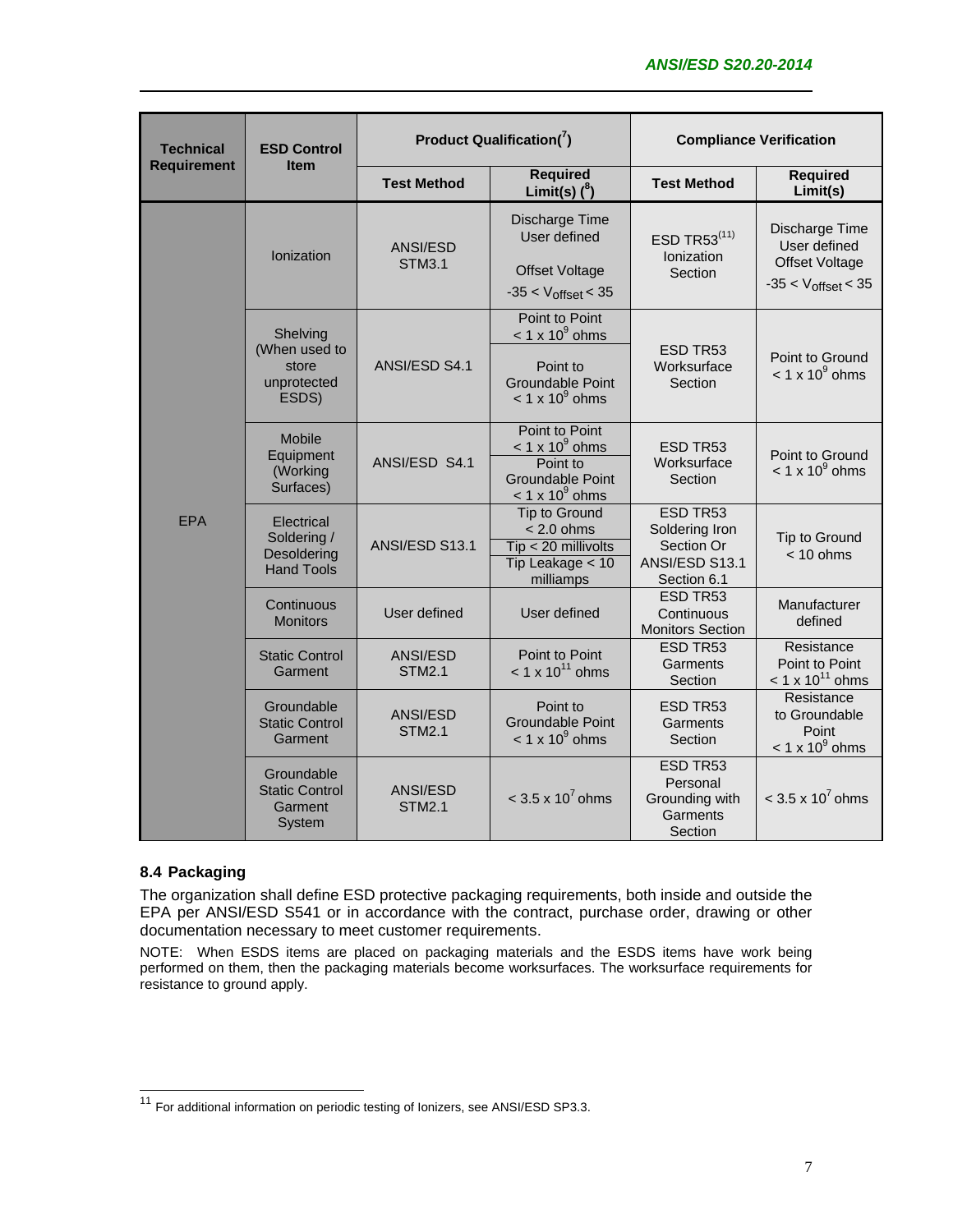# **8.5 Marking**

ESDS items, system or packaging marking shall be in accordance with customer contracts, purchase orders, drawing or other documentation. When the contract, purchase order, drawing or other documentation does not define ESDS items, system or packaging marking, the Organization, in developing the ESD Control Program Plan, shall consider the need for marking. If it is determined that marking is required, it shall be documented as part of the ESD Control Program Plan.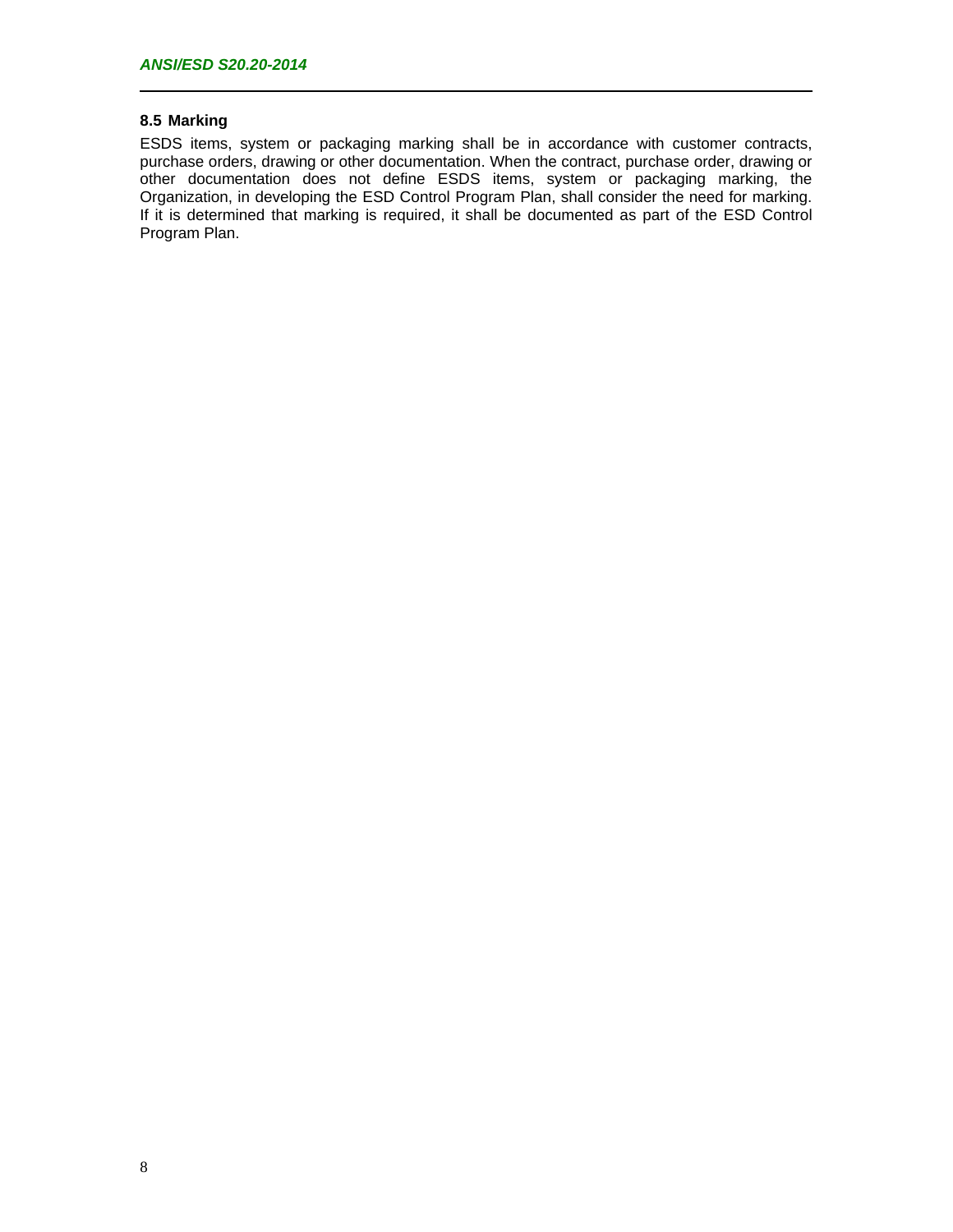#### **ANNEX A (INFORMATIVE) – ADDITIONAL PROCESS CONSIDERATIONS**

The following sections provide guidance and outline documents that are available to help the users evaluate additional control products and equipment. Users will need to develop their own acceptance and compliance verification criteria as the industry has not yet defined required limits for these items.

- 1. Automated Handlers (ANSI/ESD SP10.1, Automated Handling Equipment [AHE]). To demonstrate ESD control in automated handling equipment, it may be necessary to measure resistance to ground of machine components and monitor or verify electrostatic charge on product as it passes through the equipment. This can provide both continuous verification of ESD counter-measures and a method for locating sources of charge generation. This standard practice covers resistance-to-ground of machine components and sources of charge in automated handling equipment.
- 2. Gloves (ANSI/ESD SP15.1, Standard Practice for In-Use Resistance Testing of Gloves and Finger Cots). This standard practice is intended to provide test procedures for measuring the intrinsic electrical resistance of gloves and finger cots; and electrical resistance of gloves or finger cots and personnel together as a system. This standard practice applies to all gloves and finger cots used to control ESD. This standard practice provides data that is relevant in the user's specific environment and application.
- 3. Conveyer systems often have unprotected ESD sensitive items on them for movement of the items from station to station or through various process stages such as surface mount technology (SMT) lines, wave solder machines and reflow ovens. Currently no standard exists that addresses the various types of conveyer systems. Some of the more common systems are flat belt systems, narrow belt systems (often seen on SMT equipment), roller systems and brush driven systems. While the single flat belt systems can often use the same test methods as worksurfaces, the other systems require different evaluation techniques.
- 4. ESD Handbook (TR20.20). The ESD Association Standards Committee produced the ESD Handbook for individuals and organizations that are faced with controlling ESD. It provides guidance that can be used for developing, implementing and monitoring an electrostatic discharge control program in accordance with ANSI/ESD S20.20. This Handbook applies to activities that: manufacture, process, assemble, install, package, label, service, test, inspect or otherwise handle electrical or electronic parts, assemblies and equipment susceptible to damage by electrostatic discharges greater than or equal to 100 volts Human Body Model. Charged Device Model (CDM) and Machine Model (MM) factory issues are also addressed.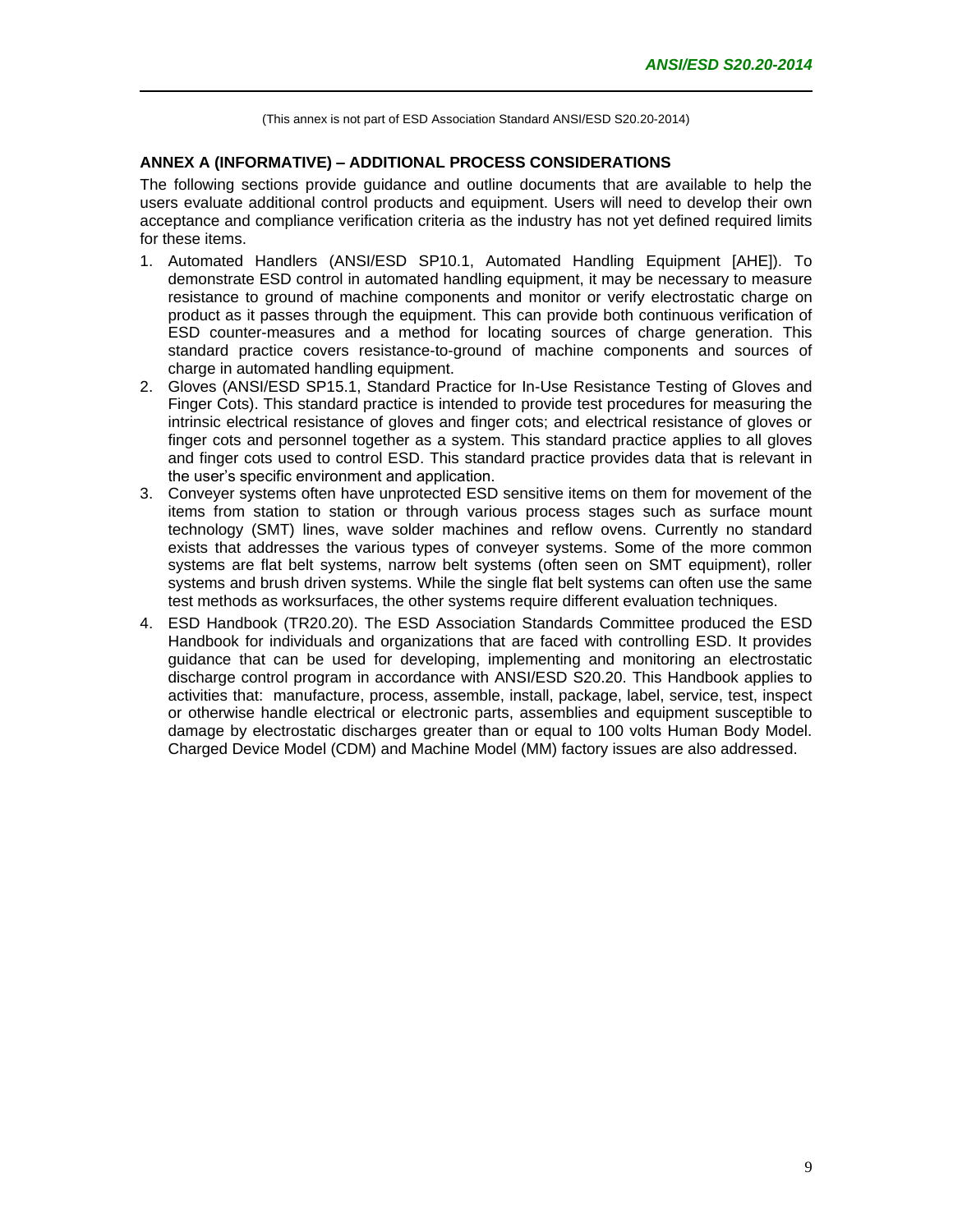#### **ANNEX B (INFORMATIVE) – ESD SENSITIVITY TESTING**

Assessing the ESD sensitivity of parts, assemblies and equipment and their required protection levels is an important element of an ESD Control Program. A common method for establishing ESD sensitivity limits is to use one or both of the ESD models (HBM and CDM) for characterization of electronic items. The selection of specific ESD control procedures or materials is at the discretion of the ESD Control Program Plan preparer and should be based on risk assessment and the established ESD sensitivities of parts, assemblies, and equipment.

Technical literature and failure analysis data exist that indicate ESD failures are due to a complex series of interrelated effects. Some of the factors that influence ESD sensitivity include the ESD current and energy envelope, the rise time of the ESD event, device design, fabrication technology and device package style. Energy sensitive devices are damaged by currents through the resistance of a bipolar junction, protection resistor, or protection MOS transistor. Voltage sensitive devices are damaged when the breakdown voltage across the gate oxide is exceeded. ESD sensitivity testing of devices, whether performed using the HBM or CDM, provide ESD sensitivity levels for the comparison of one device to another using defined parameters. The ESD sensitivity of the device (defined in volts), as determined by using any of the defined models, may not be the actual failure voltage level in the manufacturing process or user environment. Table 4 provides a reference for various standards and test methods for ESD sensitivity testing.

#### *1. Human Body Model Sensitivity*

A source of ESD damage is the charged human body, as modeled by HBM standards. This testing model represents the discharge from the fingertip of a standing individual delivered to the conductive leads of the device. It is modeled by a 100 pF capacitor discharged through a switching component and 1,500 ohm series resistor into the device under test. All devices should be considered as HBM sensitive. The HBM ESD sensitivity of devices may be determined by testing the device using one of the referenced test methods.

# *2. Charged Device Model Sensitivity*

A source of damage for the CDM is the rapid discharge of energy from a charged device. The ESD event is totally device dependent, but its location relative to ground can influence the failure level in the real world. The assumption for this test model is that the device itself has become charged and rapid discharge occurs when the charged device's conductive leads contact a conductive surface, which is at a lower potential. The entire CDM event can take place in less than 2.0 nanoseconds. Although very short in duration, current levels can reach several tens of amperes during discharge.

# *3. Machine Model Sensitivity*

A source of damage for the MM historically was described as a rapid transfer of energy to the conductive leads of the device. Isolated charged conductor discharges to devices are better characterized by the CDM event. MM is no longer required for device qualification as it does not give any additional information to the HBM and CDM data. Nevertheless, the control of discharges from charged conductors in the manufacturing environment is still a key element in the ESD control program. For more information on Machine Model and device targets, see White Paper 1: A Case for Lowering Component Level HBM/MM ESD Specifications and Requirements by the Industry Council.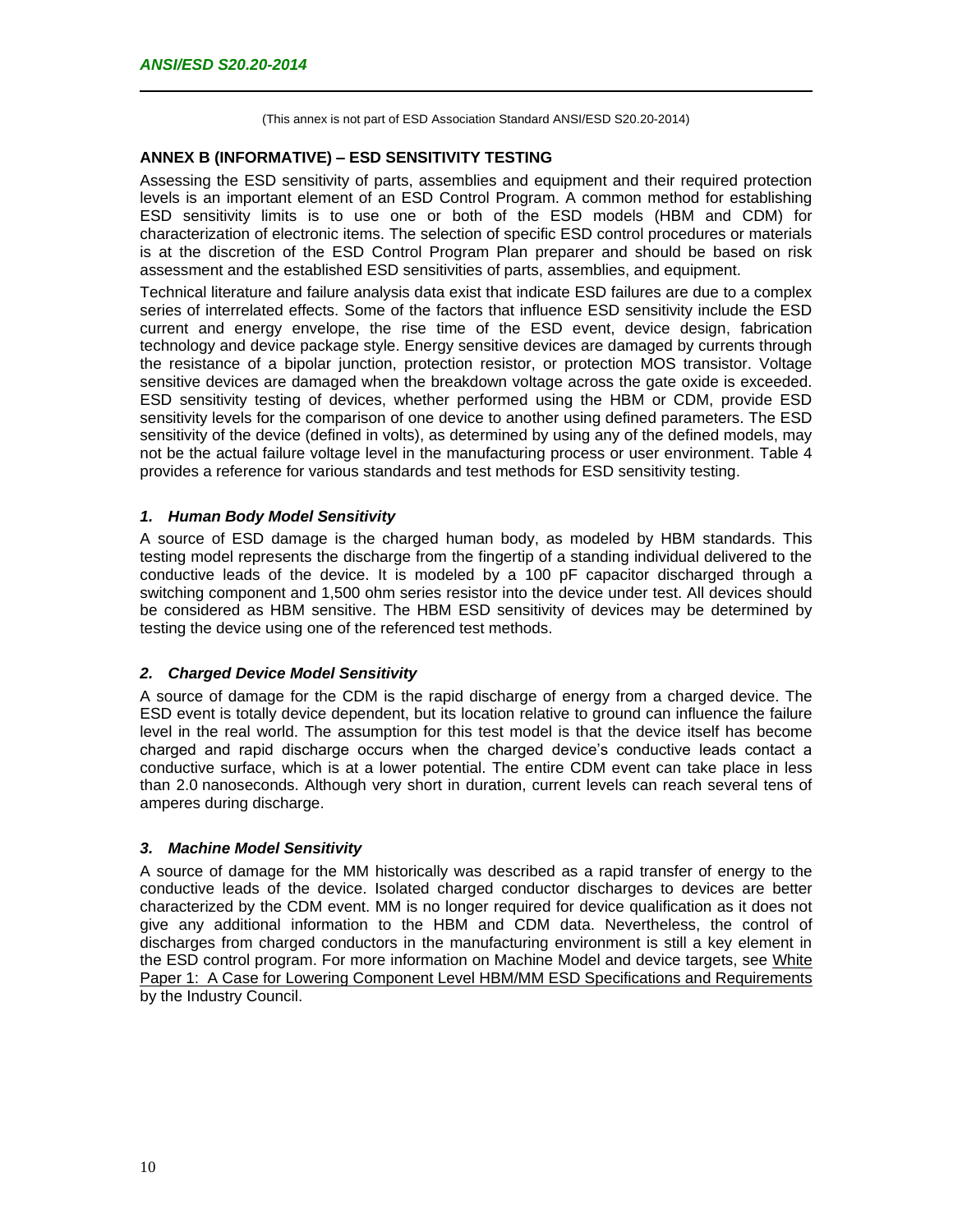| <b>ESD</b><br>Model             | <b>ESD Standards and Methods for Susceptibility Testing of Devices</b>                                         |
|---------------------------------|----------------------------------------------------------------------------------------------------------------|
| <b>HBM</b>                      | ANSI/ESDA/JEDEC JS-001<br>MIL-STD-883 Method 3015<br>MIL-STD-750 Method 1020<br>MIL-PRF-19500<br>MIL-PRF-38535 |
| <b>CDM</b>                      | ANSI/ESD S5.3.1<br>JEDEC JESD22-C101                                                                           |
| ΜМ<br>(For Information<br>Only) | ANSI/ESD STM5.2<br>JEDEC JESD22-A115                                                                           |

**Table 4. ESD Susceptibility Test References for Devices**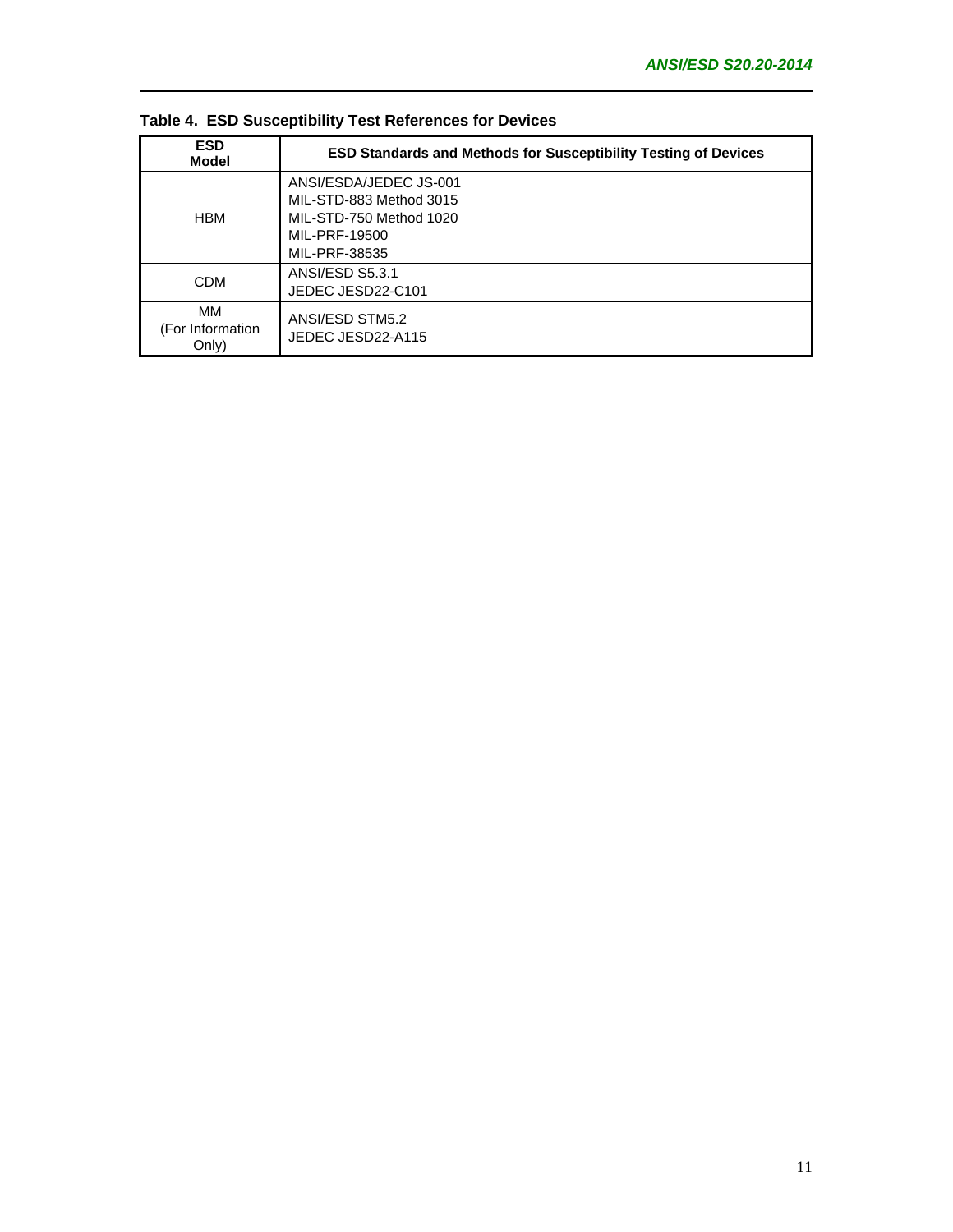# **ANNEX C (INFORMATIVE) – RELATED DOCUMENTS**

The following documents are listed for further reference. Some documents may be canceled. However, this listing provides a reference of documents reviewed during the preparation of this standard.

### **Military / U.S. Government**

MIL-STD-3010, "Federal Test Method Standard"

MIL-PRF-81705, "Barrier Materials, Flexible, Electrostatic Free, Heat Sealable"

MIL-E-17555, "Electronic and Electrical Equipment, Accessories, and Provisioned Items (Repair Parts): Packaging of"

MIL-STD-1686, "Electrostatic Discharge Control Program for Protection of Electrical and Electronic Parts, Assemblies and Equipment (Excluding Electrically Initiated Explosive Devices)"

MIL-HDBK-263, "Electrostatic Discharge Control Handbook for Protection of Electrical and Electronic Parts, Assemblies, and Equipment (Excluding Electrically-Initiated Explosive Devices)"

MIL-M-38510, "General Specification for Military Microcircuits"

MIL-P-82646, "Plastic Film, Conductive, Heat Sealable, Flexible"

MIL-PRF-87893, "Workstations, Electrostatic Discharge (ESD) Control"

MIL-STD-129, "Marking for Shipment and Storage"

MIL-STD-1285, "Marking of Electrical and Electronic Parts"

MMA-1985-79, Revision 3, "Standard Test Method for Evaluating Triboelectric Charge Generation and Decay"

# **Industry Standards**

ANSI/IEEE-STD-142, "IEEE Green Book (IEEE Recommended Practice for Grounding of Industrial and Commercial Power Systems)"

JESD 625, "Requirements for Handling Electrostatic-Discharge-Sensitive (ESDS) Devices"

EIA-583, "Packaging Material Standards for Moisture Sensitive Items"

TR3.0-02-05, "Selection and Acceptance of Air Ionizers"

ESDSIL, "Reliability Analysis Center (RAC) ESD Sensitive Items List"

EIA-471, "Symbol and Label for Electrostatic Sensitive Devices"

IEC 61340-5-1, "Protection of Electronic Devices from Electrostatic Phenomena – General Requirements"

VZAP, "Electrostatic Discharge Susceptibility Data"

ISO 9001, "Quality management systems – Requirements"